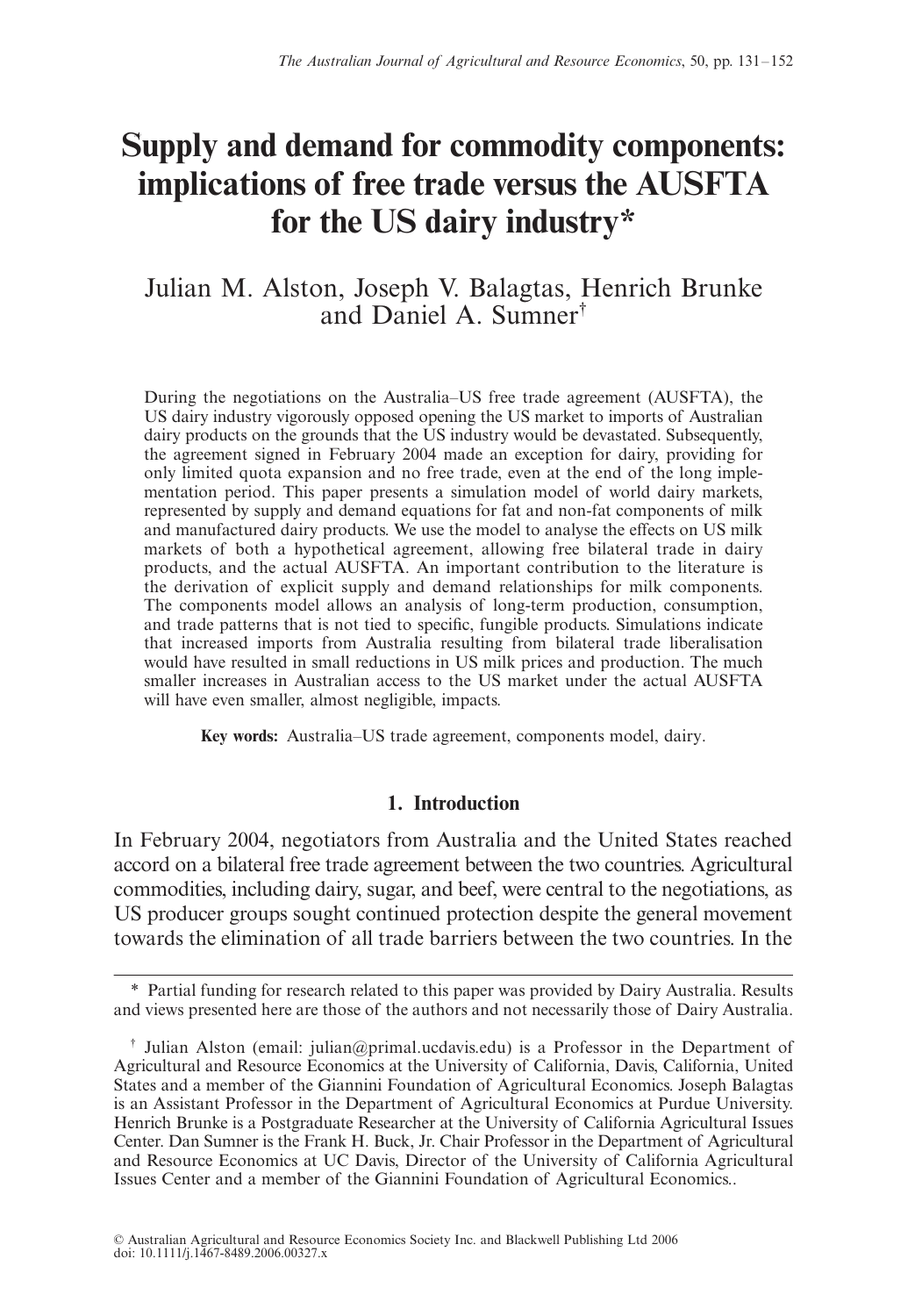end, the agreement made specific exceptions for these commodities (see Dee 2004 for a detailed documentation of the provisions of the agreement and some assessment). The result was no improvement in access for sugar and very modest increases in Australian access to US markets for beef and dairy products. In the case of dairy, the United States agreed to slight increases in Australian access through gradual expansion of preferential tariff rate quotas (TRQs). The agreement leaves unaltered the existing over-quota tariff rates for dairy products.

This outcome was disappointing to many and surprising to some. At the height of the negotiations, US industry groups argued that opening the US market to imports of Australian dairy products under an Australia–US free trade agreement (AUSFTA) would devastate the US dairy industry and rural communities. For instance, the National Family Farm Coalition (NFFC 2004) reported:

According to an analysis prepared by the National Milk Producers Federation (NMPF), the flood of Australian dairy imports into the U.S. resulting from the AUSFTA would force more than 1/4 of the nation's dairy farmers out of business. In addition, the U.S. would lose more than 10% of the 1.3 million jobs generated by milk production and processing activities.

The NFFC is concerned with the threat of economic devastation to rural communities across America as a result of Australian dairy imports.

[The] displacement of U.S. milk production will exceed 13% of the total national production. . . . [and] the dollar loss to America's dairy farmers will average  $$2.6$  billion per year...

These claims seemed exaggerated. Total Australian milk production was only 14.7 per cent of US production in 2003, and one-fifth of that was dedicated to domestic fluid milk consumption such that Australia's total production of manufactured dairy products was equivalent to only 11.8 per cent of US milk production. Nevertheless, the claims went largely unchallenged in the public debate or media in the United States at the time. The organised opposition to freer trade in dairy may have had some influence, especially in an election year in which several key states – such as Wisconsin and Minnesota – were known to have strong perceived interest in the outcomes of the AUSFTA negotiations for dairy.

Given the publicity generated by US dairy industry claims, some of the analysis reported in this article was conducted in 2003 to evaluate potential effects of bilateral free trade on the US industry. ACIL (2003) and the Centre for International Economics (CIE) (2001) also conducted assessments of a hypothetical freetrade agreement, but from a broader perspective. The specific purpose of our analysis was to develop a quantitative understanding of the implications for the US dairy industry of various policy scenarios that would have resulted eventually in free trade between Australia and the United States. We focused on the impacts of bilateral free trade on the quantity of US imports, the prices of milk components, the quantity of milk produced in the United States, and the farm-level price of US milk. Subsequently, we conducted a corresponding analysis of the implications of the actual AUSFTA signed in 2004 (see CIE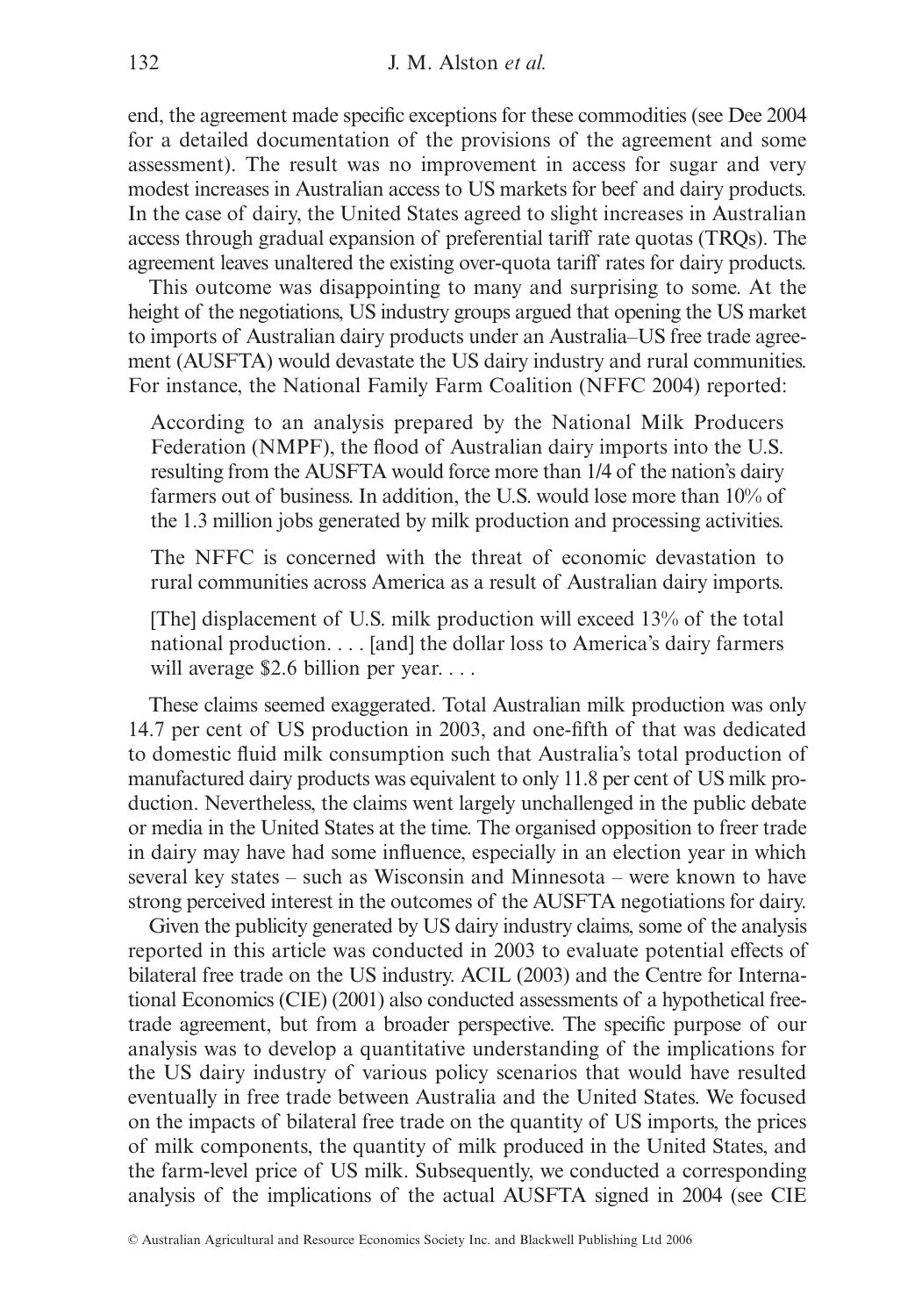2004 and Dee 2004 for analysis of the effects of the agreement on the Australian economy more generally).

This article compares the effects of the hypothetical free trade agreement and the actual agreement. To evaluate the impacts of various policy alternatives we develop a simulation model of the global market for dairy products, focusing on Australia and the United States as elements of that market. We allow for the fact that much of the potential global dairy market is not open to marketdriven trade, and significant trade is largely insulated from market forces by government policy. New Zealand enters the model as a primary competitor for Australia in the more open import markets, which are modelled in aggregate. An innovation of our model is the derivation of explicit supply and demand relationships for milk components (fat and solids-not-fat) rather than traded dairy products themselves. In this approach, the analysis of longterm patterns of dairy production, consumption, and trade is not tied to specific products whose composition and relative proportions will change in response to changes in relative prices of components. This article explains the simulation model in detail and presents and interprets the quantitative findings.

#### **2. An equilibrium displacement model of world trade in dairy components**

Our model represents the markets for both raw milk and dairy products in terms of the corresponding implicit markets for the fat and solids-not-fat (snf) components of milk and dairy products. The model specifies supply and demand equations for each component from four 'regions': Australia (A), the United States (U), New Zealand (Z), and the market-based, trade-exposed countries of the rest of the world (R). We include a fifth region (O, representing 'other' countries) that interacts with the other four only through managed trade in fixed quantities of dairy products, to impose global market clearing. Domestic and global market clearing is represented by treating the trade in dairy products in terms of the equivalent transactions in fat and snf components, under an assumption that the shadow values of these components are equated among products.

Authors of a few previous studies have incorporated the component structure of milk and manufactured dairy products in analyses of regional dairy trade (e.g., Chavas *et al*. 1998) as well as international trade (e.g., Cox *et al*. 1999; Lariviere and Meilke 1999; Cox and Chavas 2001; Bouamra-Mechemache *et al*. 2002a, 2002b). These studies modelled the supply and demand for components implicitly by incorporating the component structure of milk and dairy products in equations linking explicit models of supply and demand for milk and supplies and demands for dairy products. However, they did not model the supply and demand for components directly.

In contrast, we derive explicit supply and demand relationships for milk components, which we use to solve explicitly for equilibrium in the markets for components while leaving implicit the supplies and demands for raw milk and dairy products. This innovation permits analysis of dairy trade that is not tied to specific dairy products. The advantages of this feature are many.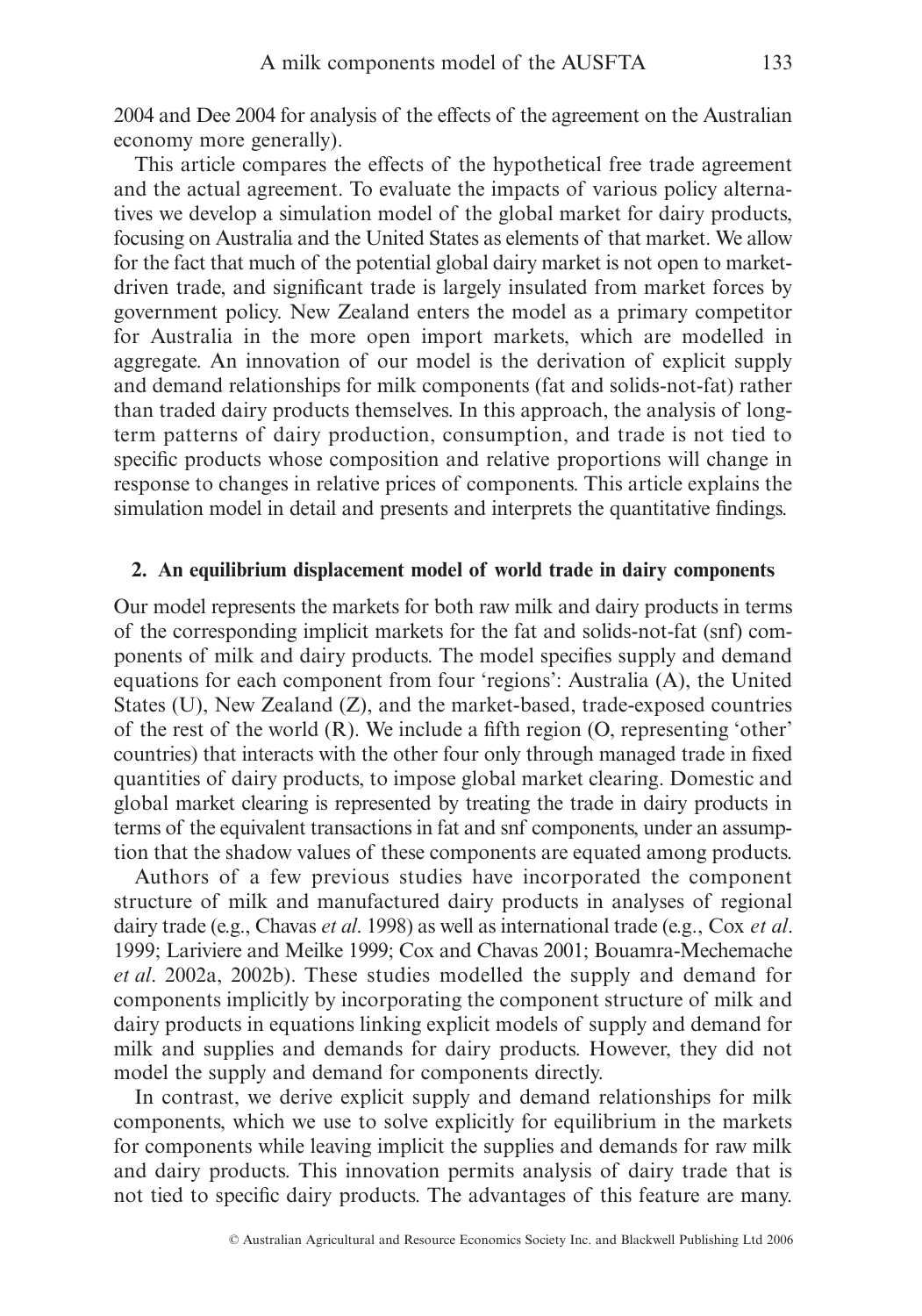Dairy products are numerous and heterogeneous – for instance, consider the number and variety of cheeses alone, and the range of quality within a variety, such as Cheddar, from a single country. In conventional commodity (rather than component) models, we typically aggregate over differentiated products with a loss of specific detail about the commodities. The widespread use of Armington assumptions, to represent differentiated products, may be seen as a partial correction for the problems associated with such aggregations when the aggregate commodities, and even the elements within the aggregates, are not homogeneous. However, the Armington approach is at best a crude approximation for representing heterogeneous aggregates, and could be seriously misleading if the composition of those aggregates is liable to change over time or in the context of the analysis. The disaggregation of dairy commodities into homogeneous components avoids these aggregation biases, and leaves us free to apply Armington assumptions to represent differences in demand related to country of origin per se. Our approach does involve a loss of information about the implications for the specific products, but in our application that drawback is not a serious one.

Global market-clearing conditions on quantities mean that the total amount of fat and snf in raw milk produced at the farm level, globally, is equal to the total amount of fat and snf in the dairy products sold at wholesale, globally. Within a country (or region), national market-clearing conditions on prices mean that the price of raw milk is determined by the implicit prices and quantities of the fat and snf components in the milk. Similarly, the prices of dairy products depend on the same implicit prices and the productspecific quantities of the fat and snf components, as well as other costs of production. The prices of dairy products (and thus the implicit prices of the components) are linked among countries by price transmission equations, reflecting trade barriers in some instances. Consequently, the supplies of and demands for milk components are linked both within and among countries.

Ratios of fat and snf per unit of raw milk vary somewhat by country, but are not readily responsive to modest changes in relative market prices of the components. Dairy products also contain fat and snf in differing proportions. The composition of individual products is not readily adjustable. However, the proportions of products are flexible in response to relative prices. Hence, the mixture of products produced and consumed in a market adjusts in response to changes in the supply of fat and snf associated with changes in the import or export mix.

The model shows how markets respond to specific adjustments in US dairy import barriers holding other US policies in place, in particular, the US price support policy, which modifies both the price and quantity marketclearing conditions. We use linear supply and demand equations. To simplify the presentation, and to make it easier to represent parameters in terms of underlying elasticities of supply and demand and share parameters, in the theoretical development that follows we express the equations of the model in first-difference (or differential) form. In the application, we retain this form and solve for changes relative to a baseline projection of quantities and prices.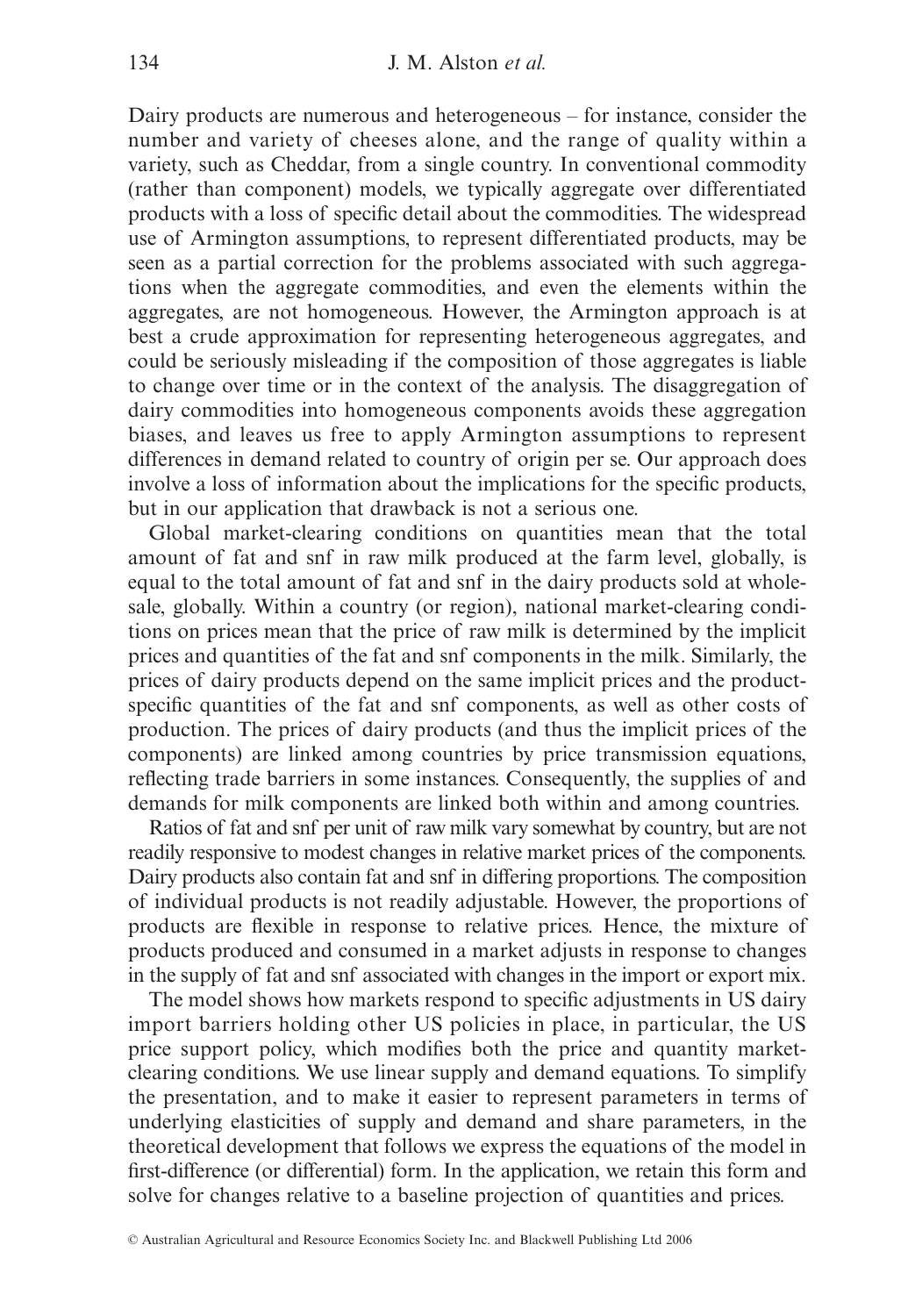#### **2.1 US-derived supply of fat and snf components**

The supply equation for US raw milk (*M*) as a function of the all-milk price (*P*) is:

$$
M = m(P) = b_0 + b_1 P
$$
 (1)

Market clearing requires linking the prices of products to the price of raw milk, through the prices of their fat and snf components. The all-milk price, which is the incentive price for dairy farmers, is equal to the sum of the values, per hundredweight of milk, of the fat and snf components, given by the product of the shadow value of fat  $(W_f)$  times the quantity of fat per hundredweight  $(f)$  plus the shadow-value of the snf component  $(W_n)$  times the quantity of snf components per hundredweight  $(n)$  in raw milk:

$$
P = fW_f + nW_n \tag{2}
$$

Federal and state marketing orders set minimum farm prices for milk in the United States. Our representation of milk prices captures the essence of the formulae used by marketing orders to set the minimum prices. Although we do not explicitly model price discrimination as practised by marketing orders, we do capture changes in the all-milk price caused by changes in the shadow values of components. We ignore any changes in the all-milk price caused by a reallocation of milk between fluid and manufacturing uses. Such reallocation is negligible for the magnitude of price changes considered here.

Substituting (2) into (1) and totally differentiating yields

$$
dM = b_1 dP = b_1 f dW_f + b_1 ndW_n \tag{3}
$$

The corresponding changes in total quantities of fat (*F*) and snf (*N*) components produced by the US are given by

$$
dF = fdM = b_1 f^2 dW_f + b_1 f n dW_n, \tag{4}
$$

and

$$
dN = ndM = b_1 n f dW_f + b_1 n^2 dW_n.
$$
 (5)

To parameterise these equations, we require information on the fat and snf component quantities in milk (i.e., *f* and *n*), and the slope of milk supply  $(b_1)$ , which can be defined in terms of the elasticity of supply of milk  $(\varepsilon)$ as follows:

$$
b_1 = \frac{\partial M}{\partial P} = \frac{M}{P} \varepsilon. \tag{6}
$$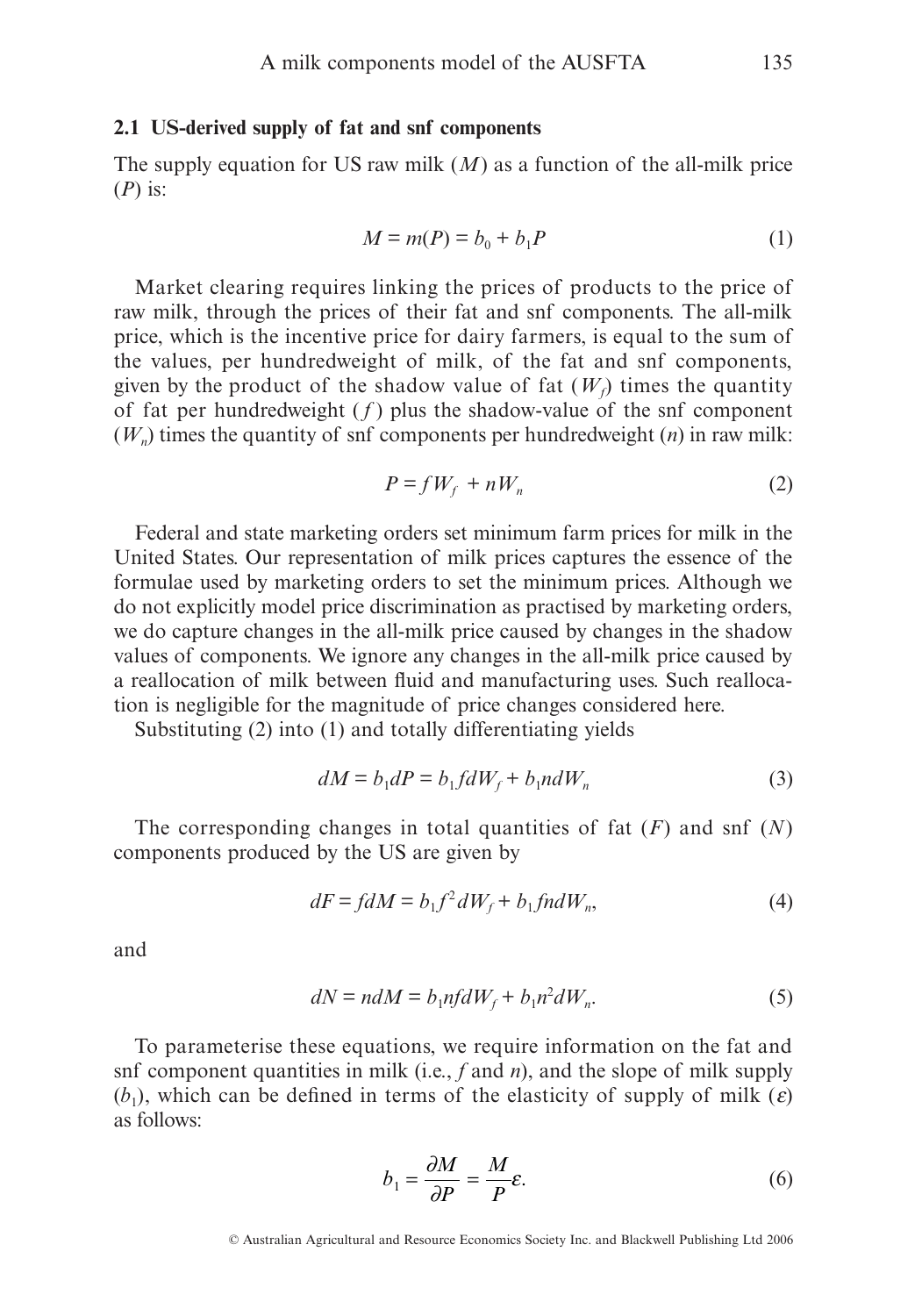We rearrange equations (4) and (5) to express supply of fat and snf as linear equations that are parameterised in terms of initial, or base, values of the prices and quantities of fat and snf components, and price slopes:

$$
F = F^{BASE} + \beta_{ff} dW_f + \beta_{fn} dW_n \tag{7}
$$

$$
N = N^{BASE} + \beta_{n\ell} dW_f + \beta_{nn} dW_n \tag{8}
$$

The parameters (own- and cross-price slopes) of the supply equations are defined in terms of the US elasticities of supply for components, and their underlying determinants, for each scenario (or 'BASE'), as follows:

$$
\begin{pmatrix}\n\beta_{ff} & \beta_{fn} \\
\beta_{mf} & \beta_{nn}\n\end{pmatrix} = \begin{pmatrix}\n\varepsilon_{ff} \left(\frac{F}{W_f}\right)^{BASE} & \varepsilon_{fn} \left(\frac{F}{W_n}\right)^{BASE} \\
\varepsilon_{nf} \left(\frac{N}{W_f}\right)^{BASE} & \varepsilon_{nn} \left(\frac{N}{W_n}\right)^{BASE}\n\end{pmatrix}
$$
\n
$$
= \begin{pmatrix}\ns_f \varepsilon \left(\frac{F}{W_f}\right)^{BASE} & s_n \varepsilon \left(\frac{F}{W_n}\right)^{BASE} \\
s_f \varepsilon \left(\frac{N}{W_f}\right)^{BASE} & s_n \varepsilon \left(\frac{N}{W_n}\right)^{BASE}\n\end{pmatrix}
$$
\n(9)

where  $\varepsilon_{ik} = s_k \varepsilon$  is the elasticity of supply for component *j* with respect to the price of component *k*,  $s_f = W_f F / PM$  is the value of milk fat as a share of the total value of raw milk, and  $s_n = W_n N/PM$  is the value of snf as a share of the total value (and  $s_n = 1 - s_f$ ). In the Appendix, we derive the supply parameters expressed in Equation (9).

#### **2.2 US-derived demand for fat and snf components of dairy products**

The quantity demanded for each milk product  $(X_j)$  depends on its own price and the prices of the other milk products, and we allow for a total of five products, namely (i) fluid milk (including cream), (ii) cheese, (iii) butter (including butter oil), (iv) skim milk powder, and (v) a residual 'other' comprising products such as whole milk powder, yogurt, sour cream, ice cream, casein, and so on:

$$
X_i = x_i(P_1, \ldots, P_5). \tag{10}
$$

Competitive market clearing is imposed with an assumption that the price of each product, *i*, is equal to its costs of production or 'make allowance' (*gi* ) plus the costs of its fat and snf components, which depend on the product-specific quantities of those components  $(f_i \text{ and } n_i)$  and their marketwide shadow values ( $W_f$  and  $W_n$ ):

<sup>©</sup> Australian Agricultural and Resource Economics Society Inc. and Blackwell Publishing Ltd 2006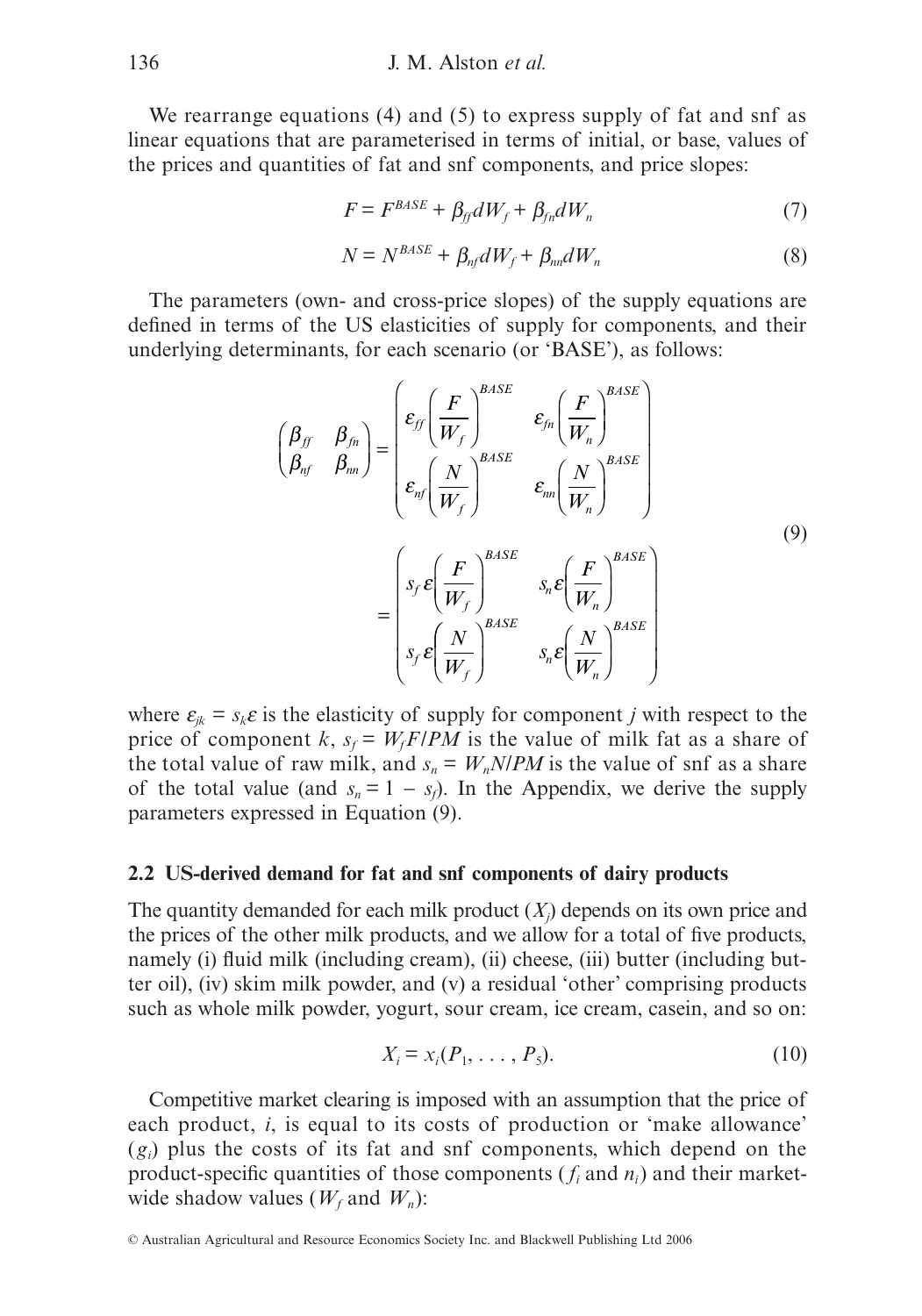$$
P_i = g_i + W_f f_i + W_n n_i. \tag{11}
$$

The total amount of fat consumed is equal to the sum across the products of the product-specific fat per unit times the number of units consumed; similarly for snf:

$$
F = \sum_{j=1}^{5} f_j X_j,
$$
 (12)

and

$$
N = \sum_{j=1}^{5} n_j X_j.
$$
 (13)

To derive equations for the demands for components as functions of the prices of the components, we replace the product quantities in Equations (12) and (13) with the corresponding demand equations from Equation (10), and use Equation (11) to replace the product prices with the prices of the components. Before making the substitutions, it is helpful to express the equations in differential form, as follows:

$$
dX_i = \sum_{j=1}^5 \frac{\partial X_i}{\partial P_j} dP_j = \sum_{j=1}^5 a_{ij} dP_j, \qquad (14)
$$

$$
dP_j = f_j dW_f + n_j dW_n, \tag{15}
$$

$$
dF = \sum_{j=1}^{5} f_j dX_j,
$$
 (16)

and

$$
dN = \sum_{j=1}^{5} n_j dX_j.
$$
 (17)

Substituting (15) into (14),

$$
dX_i = \sum_{j=1}^{5} a_{ij} (f_j dW_j + n_j dW_n)
$$
 (18)

where the  $a_{ij}$  are the own- and cross-price demand slopes, which can be defined in terms of the own- and cross-price elasticities of demand  $(\eta_{ij} = d \ln X_i / d \ln P_j)$ as follows:

$$
a_{ij} = \frac{\partial X_i}{\partial P_j} = \frac{X_i}{P_j} \eta_{ij}.
$$
\n(19)

Substituting Equations (18) and (19) into Equations (16) and (17) yields

$$
dF = \left(\sum_{i=1}^{5} \sum_{j=1}^{5} f_i f_j \eta_{ij} \frac{X_i}{P_j}\right) dW_f + \left(\sum_{i=1}^{5} \sum_{j=1}^{5} f_i n_j \eta_{ij} \frac{X_i}{P_j}\right) dW_n, \tag{20}
$$

and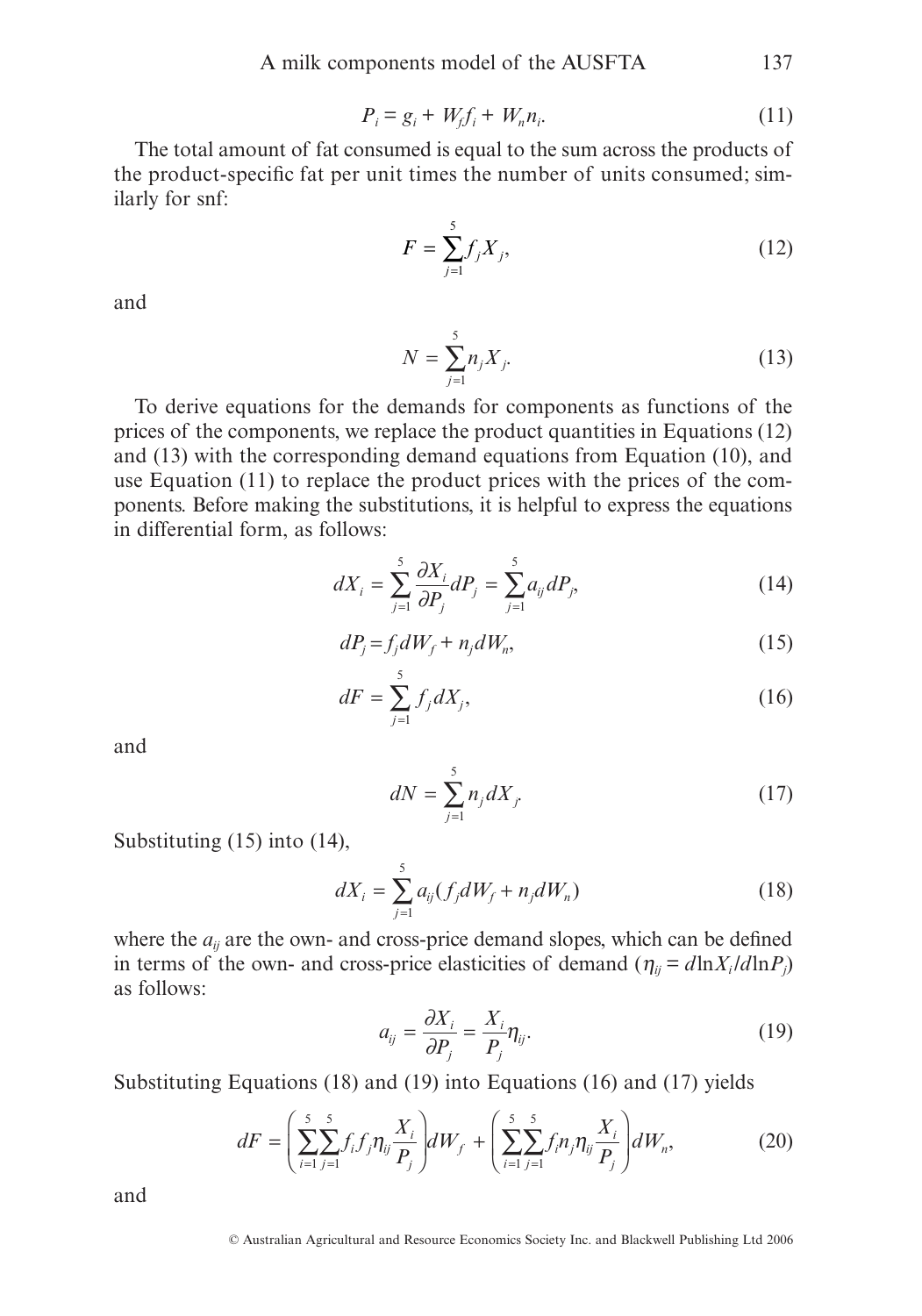$$
dN = \left(\sum_{i=1}^{5} \sum_{j=1}^{5} n_i f_j \eta_{ij} \frac{X_i}{P_j}\right) dW_f + \left(\sum_{i=1}^{5} \sum_{j=1}^{5} n_i n_j \eta_{ij} \frac{X_i}{P_j}\right) dW_n.
$$
 (21)

These equations show changes in the consumption of fat and snf as linear functions of changes in the prices of fat and snf. The coefficients are defined in terms of own- and cross-price elasticities of demand for products, the content of those products in terms of fractions of fat and snf, and the quantities and prices of the products. In practice, we assume that the cross-price elasticities of demand among our five broad categories of dairy products are zero (such that  $\eta_{ii} = 0$  for  $i \neq j$ ). We make this assumption in part to simplify the expressions, but also because of the general lack of knowledge of cross-price elasticities for dairy products. Much of the published work on dairy demand imposes no substitution between dairy products. Published estimates of crossprice elasticities of US demand for dairy products differ not only in magnitude but in sign (e.g., Heien and Wessells 1988; Huang 1993; LaFrance 2000).

The resulting demand equations for fat and snf are as follows:

$$
dF = \left(\sum_{i=1}^{5} f_i^2 \eta_{ii} \frac{X_i}{P_i}\right) dW_f + \left(\sum_{i=1}^{5} f_i \eta_i \eta_{ii} \frac{X_i}{P_i}\right) dW_n, \tag{22}
$$

and

$$
dN = \left(\sum_{i=1}^{5} n_i f_i \eta_{ii} \frac{X_i}{P_i}\right) dW_f + \left(\sum_{i=1}^{5} n_i^2 \eta_{ii} \frac{X_i}{P_i}\right) dW_n.
$$
 (23)

We convert Equations (22) and (23) to linear equations for demand for fat and snf components of milk and dairy products produced and consumed in the United States as follows

$$
F = F^{BASE} + \alpha_{ff} dW_f + \alpha_{fn} dW_n \tag{24}
$$

$$
N = N^{BASE} + \alpha_{nf} dW_f + \alpha_{nn} dW_n. \tag{25}
$$

In these equations, quantities demanded are equal to the quantities that would be demanded with prices at their base values (denoted by '*BASE*') in the absence of the AUSFTA plus the changes in quantities that would result from changes in the prices of components relative to their base values:  $dW_k = W_k$  $-(W_k)^{BASE}$  ( $k = f, n$ ).

The parameters (own- and cross-price slopes) of the demand equations are defined in terms of the US elasticities of demand for components, and the base values of market prices and quantities, as follows:

$$
\begin{pmatrix}\n\alpha_{ff} & \alpha_{fn} \\
\alpha_{nf} & \alpha_{nn}\n\end{pmatrix} = \begin{pmatrix}\n\eta_{ff} \left(\frac{F}{W_f}\right)^{BASE} & \eta_{fn} \left(\frac{F}{W_n}\right)^{BASE} \\
\eta_{nf} \left(\frac{N}{W_f}\right)^{BASE} & \eta_{nn} \left(\frac{N}{W_n}\right)^{BASE}\n\end{pmatrix}.
$$
\n(26)

© Australian Agricultural and Resource Economics Society Inc. and Blackwell Publishing Ltd 2006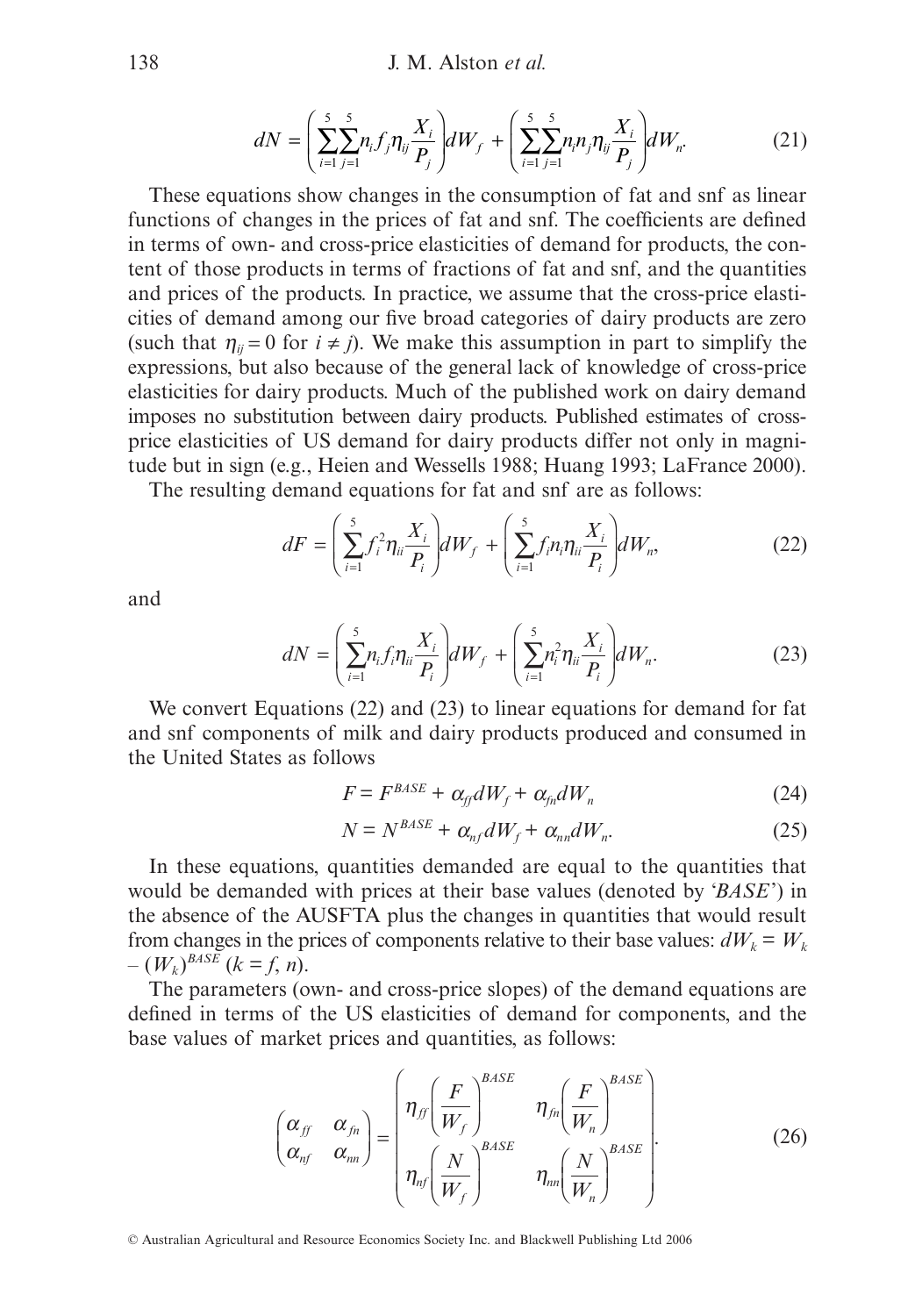To implement the model, we use actual 2003 data for prices and quantities produced and consumed, and elasticities of demand for products, according  $\mathsf{to}$ :

$$
\begin{pmatrix} \eta_{ff} & \eta_{fn} \\ \eta_{nf} & \eta_{nn} \end{pmatrix} = \begin{pmatrix} \sum_{i=1}^{5} \eta_{ii} \frac{W_f F_i}{P_i X_i} \frac{F_i}{F} & \sum_{i=1}^{5} \eta_{ii} \frac{W_n N_i}{P_i X_i} \frac{F_i}{F} \\ \sum_{i=1}^{5} \eta_{ii} \frac{W_f F_i}{P_i X_i} \frac{N_i}{N} & \sum_{i=1}^{5} \eta_{ii} \frac{W_n N_i}{P_i X_i} \frac{N_i}{N} \end{pmatrix},
$$
\n(27)

and these elasticities are held constant across the alternative scenarios. We derive the demand elasticities for components in the Appendix.

#### **2.3 Supply and demand for fat and snf components in global 'regions'**

As noted above, we represent the world with five regions: (i) the United States  $(U)$ ; (ii) Australia  $(A)$ ; (iii) other trade-exposed countries with complete price transmission (in this in application, only New Zealand, Z); (iv) somewhat trade-exposed countries (R), having partial but incomplete price transmission; and (v) other countries (O) with zero-price transmission and essentially closed borders for market response to changes in world prices for dairy products. Because trade flows associated with region O do not respond to world prices, the model includes explicit supply and demand equations only for the four trade-exposed regions (A, U, Z, and R). However, we have to take account of the fact that members of the trade-exposed group have transactions with the non-trade-exposed countries (O), which we treat as fixed elements of managed trade for the analysis. These fixed quantities are dealt with as an element of the quantity market-clearing conditions in the trade-exposed group, but the non-trade-exposed countries otherwise do not play any role in the model.

Hence, the model includes supply and demand equations for fat and snf components of milk for each of four trade-exposed regions, and a set of market clearing conditions for prices and quantities. These market clearing conditions reflect: (i) some fixed quantities traded between countries in region O and the trade-exposed countries (in regions A, U, Z, and R), but zero price transmission and hence no changes in quantities traded between O and the other regions; (ii) incomplete price transmission between Australia and the countries in region R; and (iii) complete price transmission between Australia (A) and the United States (U) and between Australia and New Zealand (Z).

The supply and demand equations for other regions take the same form as their counterparts derived for the United States above, and are parameterised accordingly. For any region, K ( $K = A$ , U, Z, or R), the equations for domestic supply and demand for fat and snf components of milk and dairy products are given by (noting that we have introduced superscripts D and S to represent demand and supply):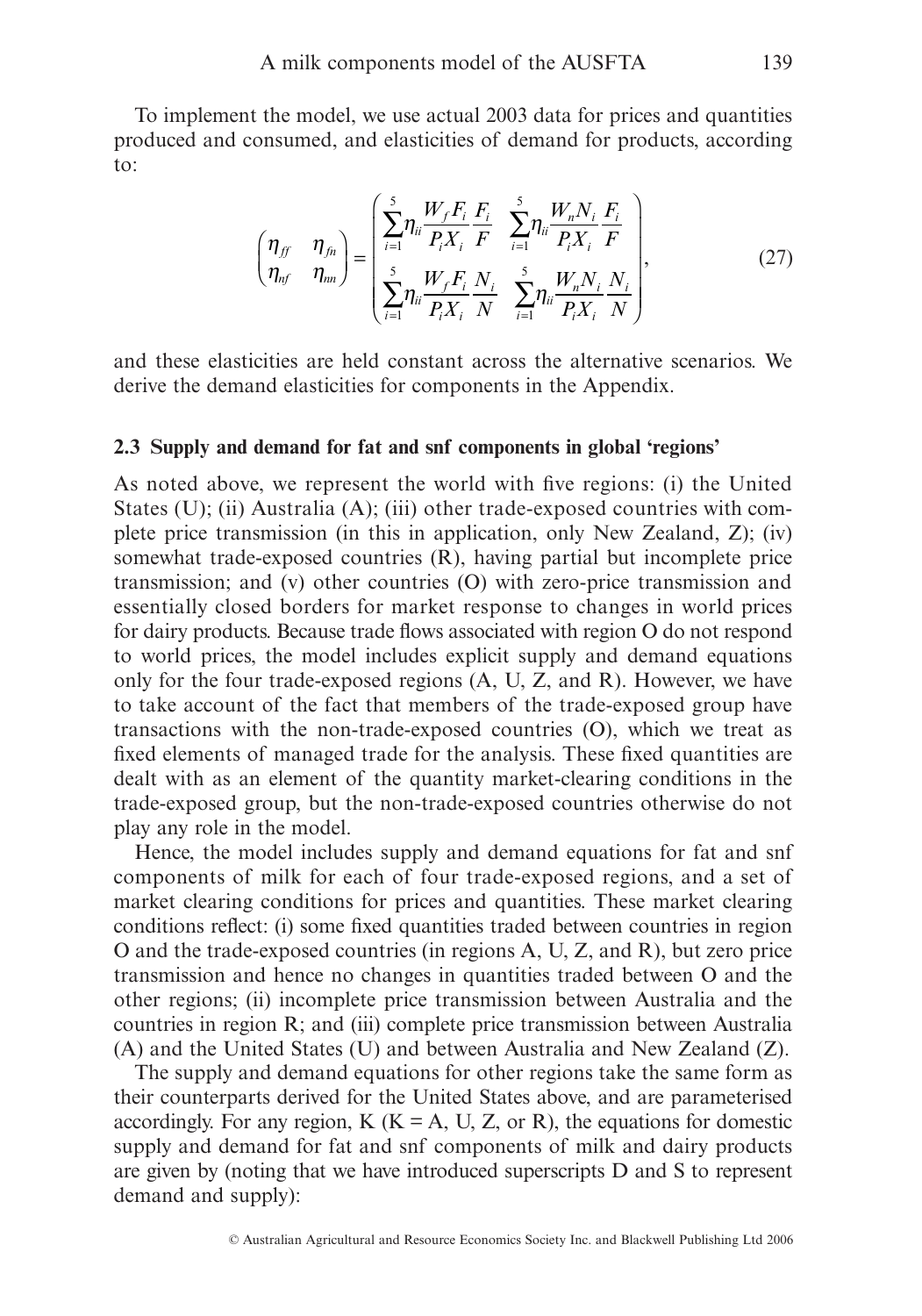*Demand*

$$
F^{DK} = (F^{DK})^{BASE} + \alpha_M^K dW_f^K + \alpha_{fn}^K dW_n^K \qquad (28)
$$

$$
N^{DK} = (N^{DK})^{BASE} + \alpha_{nf}^K dW_f^K + \alpha_{nn}^K dW_n^K \tag{29}
$$

*Supply*

$$
F^{SK} = (F^{SK})^{BASE} + \beta_{ff} dW_f^K + \beta_{fn} dW_n^K \tag{30}
$$

$$
N^{SK} = (N^{SK})^{BASE} + \beta_{nj} dW_f^K + \beta_{nn} dW_n^K \qquad (31)
$$

Following Equation (26), the parameters of the demand equations are defined in terms of the elasticities of demand for components in region K, as follows:

$$
\begin{pmatrix}\n\alpha_{\scriptscriptstyle{S}}^K & \alpha_{\scriptscriptstyle{m}}^K \\
\alpha_{\scriptscriptstyle{M}'}^K & \alpha_{\scriptscriptstyle{m}}^K\n\end{pmatrix} = \begin{pmatrix}\n\eta_{\scriptscriptstyle{S}}^K \left( \frac{F^{\scriptscriptstyle{DK}}}{W^{\scriptscriptstyle{F}}_f} \right)^{\scriptscriptstyle{BASE}} & \eta_{\scriptscriptstyle{m}}^K \left( \frac{F^{\scriptscriptstyle{DK}}}{W^{\scriptscriptstyle{K}}_n} \right)^{\scriptscriptstyle{BASE}} \\
\eta_{\scriptscriptstyle{M}'}^K \left( \frac{N^{\scriptscriptstyle{DK}}}{W^{\scriptscriptstyle{F}}_f} \right)^{\scriptscriptstyle{BASE}} & \eta_{\scriptscriptstyle{m}}^K \left( \frac{N^{\scriptscriptstyle{DK}}}{W^{\scriptscriptstyle{K}}_n} \right)^{\scriptscriptstyle{BASE}}\n\end{pmatrix} .
$$
\n(32)

The elasticities of demand for components in each region are assumed to be equal to those for the United States, which are defined according to Equation (27) and quantified using 2003 data combined with elasticities of dairy product demand from the literature, as described in Sections 3.1 and 3.2:

$$
\begin{pmatrix} \eta_{\scriptscriptstyle f}^K & \eta_{\scriptscriptstyle f\scriptscriptstyle n}^K \\ \eta_{\scriptscriptstyle f\scriptscriptstyle f}^K & \eta_{\scriptscriptstyle m}^K \end{pmatrix} = \begin{pmatrix} \eta_{\scriptscriptstyle f\scriptscriptstyle f}^U & \eta_{\scriptscriptstyle f\scriptscriptstyle n}^U \\ \eta_{\scriptscriptstyle f\scriptscriptstyle f}^U & \eta_{\scriptscriptstyle m}^U \end{pmatrix}, \ U = (A, Z, R) \tag{33}
$$

The assumption of equal elasticities of demand for components among regions is necessitated by a lack of specific information for non-US countries and regions. These elasticities are determined by component proportions in products that are similar across countries combined with elasticities of demand for dairy products that may vary systematically across countries, especially with changes in per capita incomes. Regions A and Z are reasonably similar to the United States in terms of per capita income and likely elasticity values, while region R encompasses a range of rich and poor countries that are also heterogeneous with respect to other characteristics, perhaps in offsetting ways. Therefore the assumption is not unreasonable and we have little basis for presuming it will lead to biases in one direction or another.

Following Equation (9), the region-specific parameters (own- and cross-price slopes) of the supply equations are defined in terms of the elasticities of supply for components, and their underlying determinants, as follows:

<sup>©</sup> Australian Agricultural and Resource Economics Society Inc. and Blackwell Publishing Ltd 2006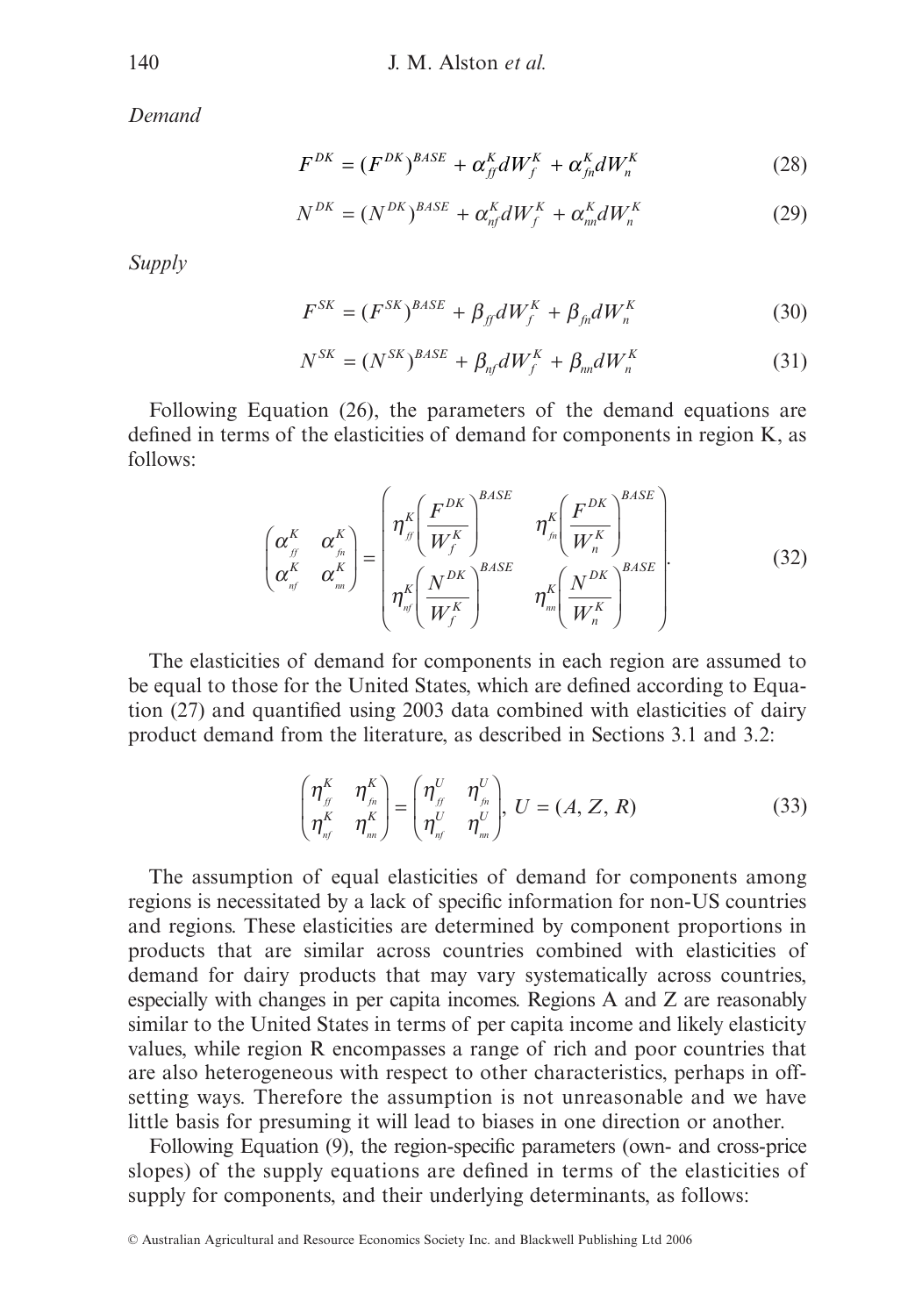$$
\begin{pmatrix}\n\beta^K_{f} & \beta^K_{f} \\
\beta^K_{f'} & \beta^K_{m}\n\end{pmatrix} = \begin{pmatrix}\ns^K_{f}\varepsilon^K \left(\frac{F^{SK}}{W_{f}^{K}}\right)^{BASE} & s^K_{n}\varepsilon^K \left(\frac{F^{SK}}{W_{n}^{K}}\right)^{BASE} \\
s^K_{f}\varepsilon^K \left(\frac{N^{SK}}{W_{f}^{K}}\right)^{BASE} & s^K_{n}\varepsilon^K \left(\frac{N^{SK}}{W_{n}^{K}}\right)^{BASE}\n\end{pmatrix}.
$$
\n(34)

#### **2.4 Market-clearing conditions**

Quantity market-clearing conditions require that total production of fat equals total consumption of fat, globally; similarly, total production of snf equals total consumption of snf. The structure of the supply side of the model assures that these restrictions on the markets for the components mean that the total supply of raw milk also equals the total demand for raw milk. Algebraically, this means that:

$$
F^{SA} + F^{SU} + F^{SZ} + F^{SR} - F^{DA} - F^{DU} - F^{DZ} - F^{DR} = \bar{F}^O, \text{ and } (35)
$$

$$
N^{SA} + N^{SU} + N^{SZ} + N^{SR} - N^{DA} - N^{DU} - N^{DZ} - N^{DR} = \bar{N}^{O},\tag{36}
$$

where  $\bar{F}^{\scriptscriptstyle O}$  and  $\bar{N}^{\scriptscriptstyle O}$  are the net imports of fat and snf by region O from the countries included in the other regions of the model.

The market-clearing conditions on prices entail linkages in terms of both the initial prices and how they differ among countries, and in terms of the changes in prices and how they are transmitted between pairs of countries. Our basic premise is that, initially, the internal US price is higher than that for the comparable Australian product at the US border, for both fat and snf. Initially, we have the following conditions for prices among the different markets:

$$
W_f^U = W_f^A + T_f^U; \ \ W_f^Z = W_f^A; \ \ W_f^R = (1 - \lambda_f^R)W_f^A + T_f^R, \tag{37}
$$

and

$$
W_n^U = W_n^A + T_n^U; \quad W_n^Z = W_n^A; \quad W_n^R = (1 - \lambda_n^R)W_n^A + T_n^R,\tag{38}
$$

where  $T<sup>K</sup>$  is the size of the price wedge between region K and world-trading prices at the US border, for the relevant milk component. We assume price equality between Australia and New Zealand, reflecting their bilateral freetrade agreement and the fact that they compete directly in third countries (although there may still be rents from particular markets, which we treat as being outside the model – that is, we do not identify who receives the rents created by price distortions and managed trade). We allow that prices in Australia and New Zealand may differ from those in region R, to capture both price wedges and partial price transmission.

Once we choose a value for the price transmission parameter, say  $\lambda_n^R$ , the value of the corresponding price wedge parameter,  $T_n^R$ , is determined, given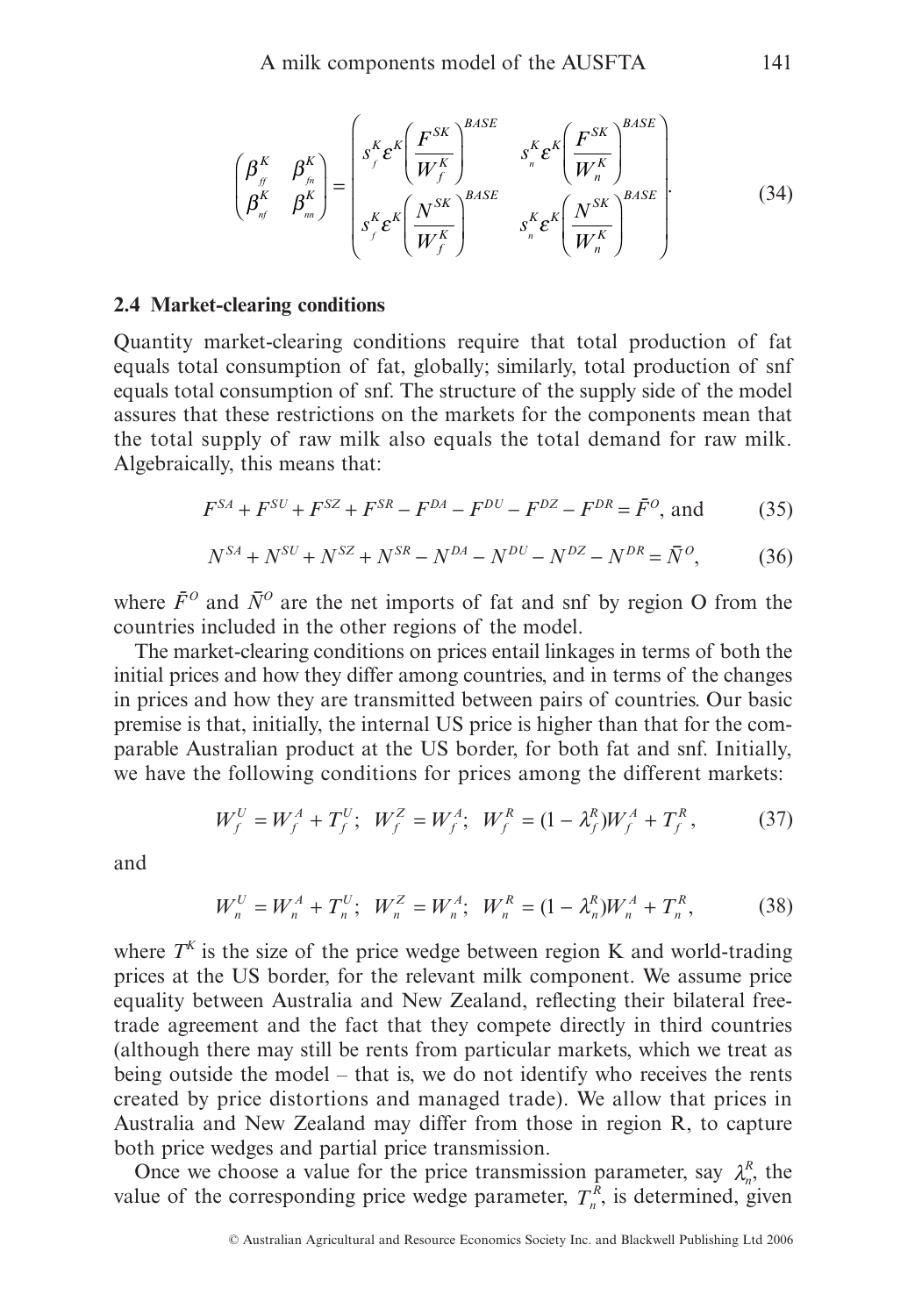our observations of the prices,  $W_n^R$  and  $W_n^A$ . A larger value of  $\lambda_n$  implies a smaller degree of price transmission and a correspondingly larger value of the absolute price wedge,  $T_n$ , for a given pair of prices; when  $\lambda_n$  takes a value of 1, price transmission is non-existent.

## **3. Parameters and baseline scenarios**

The parameters of the supply and demand equations for fat and snf are defined by underlying elasticities of demand for dairy products, the elasticity of supply of raw milk, the fat and snf components in raw milk and each of the individual dairy products, and the relevant set of 'base' values of the prices and quantities of the dairy products and milk. Here we discuss the published estimates of supply elasticities for milk and demand elasticities for dairy products, which we use to compute supply and demand elasticities for fat and snf.

## **3.1 Elasticities of supply and demand for milk and dairy products**

The literature includes a large number and considerable variety of estimates of elasticities of supply of milk and demand for dairy products. Some of the variation among the elasticity estimates reflects differences in the context to which they are meant to apply (i.e., different places, different products at different market levels, or different times) or the concept they are meant to represent (i.e., different lengths of run or different things being held constant), and some of it represents measurement or estimation error. Well-known econometric problems – related to, for example, uncertainty, expectations, dynamics, and time horizons – plague estimates of dairy supply (and demand) functions. Of particular concern is that parameters estimated under specific policy regimes may not apply under different policy regimes and are therefore not directly applicable for analysis of policy change (McDonald and Sumner 2003). These observations are especially pertinent for the present context. We use the supply (and demand) parameters to simulate responses over a comparatively long period of time, to policy changes that can be regarded as fully anticipated and permanent. For this kind of policy change, we require long-run elasticities of the type that generally cannot be estimated directly.

On the demand side, the literature includes estimates of elasticities of final consumer demand, or demand at the wholesale market level for individual dairy products – such as our product categories of fluid milk, cheese, butter, skim milk powder, and 'others' – applicable to various countries and time periods. Such elasticities are sometimes estimated directly using either time-series data (e.g., Wohlgenant 1989) or using cross-sectional data (e.g., Heien and Wessells 1988). Balagtas and Sumner (2003) reviewed the estimates of US elasticities of demand for milk and dairy products in the agricultural economics literature. They reported that estimates of the long-run elasticity of farm-level demand for fluid-class milk range from −0.34 (Ippolito and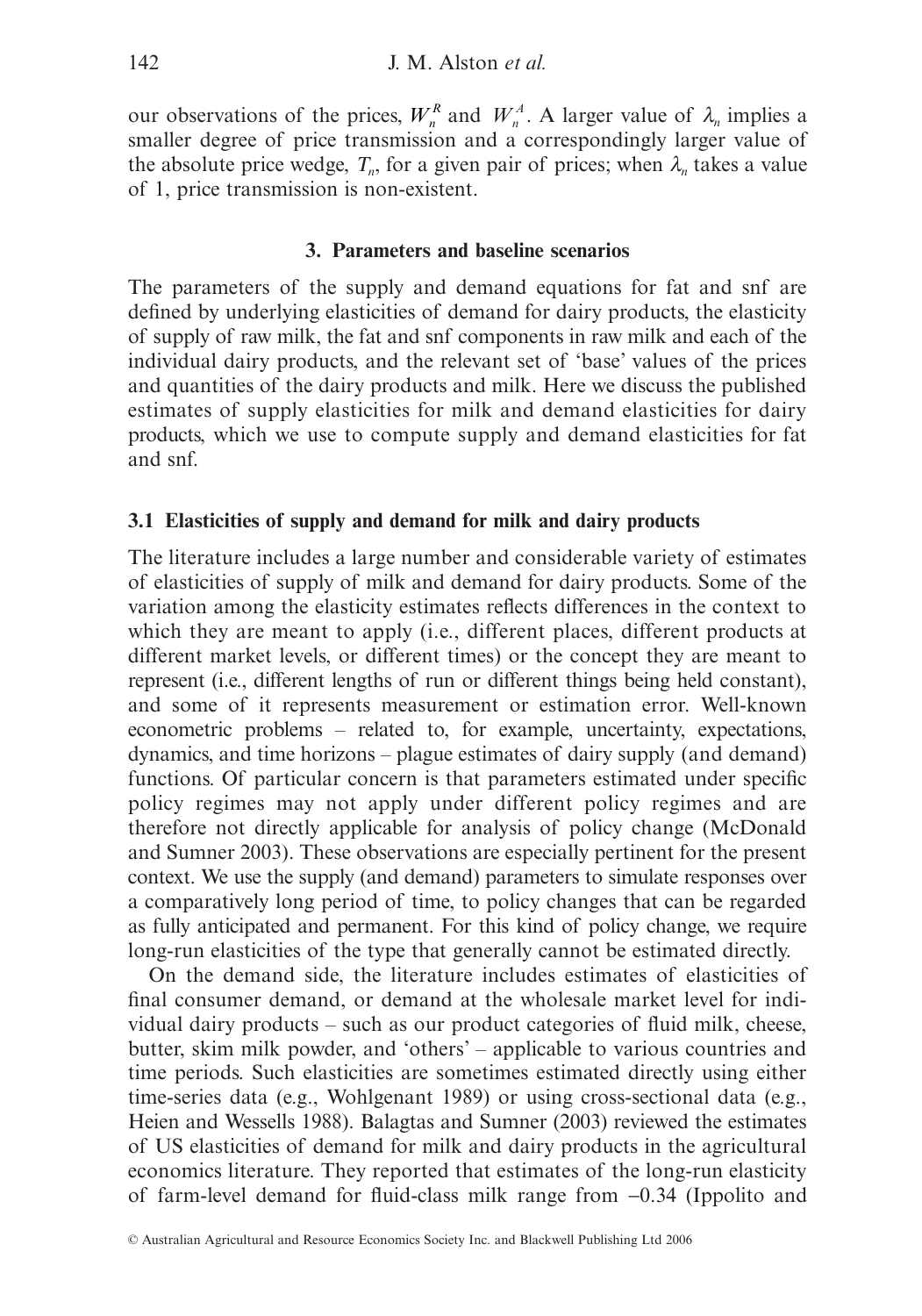Masson 1978) to −0.076 (Helmberger and Chen 1994), and that estimates of elasticities of farm-level demand for manufacturing milk range from −0.35 (Dahlgran 1980; Helmberger and Chen 1994) to −0.20 (Ippolito and Masson 1978). Heien and Wessells (1988) estimated own-price elasticities of retail demand of −0.63 for milk, −0.52 for cheese, and −0.73 for butter. We use a value of −0.5 to represent the most likely value of the own-price elasticity of demand for each of our product categories at wholesale, between the Heien and Wessells (1988) values of about −0.6 for retail elasticities, and the −0.2 that Balagtas and Sumner used for farm-level elasticities. The crossprice elasticities are all assumed to be zero, as discussed above.

Balagtas and Sumner (2003) also reported a range of supply elasticities for US raw milk production relevant to an intermediate time horizon of 3–6 years in which to allow for adjustment of milk production in response to an expected, permanent change in the relative price of milk. Relevant estimates from the published work include Chavas and Klemme (1986), 0.22–1.17; Cox and Chavas (2001), 0.37; Ippolito and Masson (1978), 0.4–0.9; Helmberger and Chen (1994), 0.583; Chen *et al*. (1976), 2.53. In the analysis here, like Balagtas and Sumner (2003), we use 1.0 as our base estimate of the elasticity of supply of raw milk in the United States and region R. For Australia and New Zealand, where dairy is a larger share of total agriculture in the relevant regions, and is pasture-based and therefore land-constrained, our base elasticity is 0.6.

## **3.2 Derived elasticities of supply and demand for fat and snf components**

Combining the elasticities of demand for products with the relevant information on composition of the products (in terms of their fat and snf components) and data on US consumption and prices of these components, we derived the corresponding estimates of the elasticities of demand for components using Equation (27):

$$
\begin{pmatrix} \eta_{ff}^U & \eta_{fn}^U \\ \eta_{nf}^U & \eta_{nn}^U \end{pmatrix} = \begin{pmatrix} -0.19 & -0.12 \\ -0.09 & -0.24 \end{pmatrix}
$$
 (39)

Similarly, on the supply side, using a supply elasticity of raw milk of 1.0, the US component proportions of 3.7 per cent butterfat and 8.7 per cent snf, and 2003 data on US production and prices of fat and snf components of raw milk (discussed below), the matrix of US component supply elasticities is given by

$$
\begin{pmatrix} \varepsilon_{ff}^U & \varepsilon_{fn}^U \\ \varepsilon_{nf}^U & \varepsilon_{nn}^U \end{pmatrix} = \begin{pmatrix} 0.36 & 0.52 \\ 0.36 & 0.52 \end{pmatrix}
$$
 (40)

In the absence of complete, specific data on other regions needed to replicate these steps taken with the US data, we expect the elasticities of demand for components for other regions will be similar to those for the United States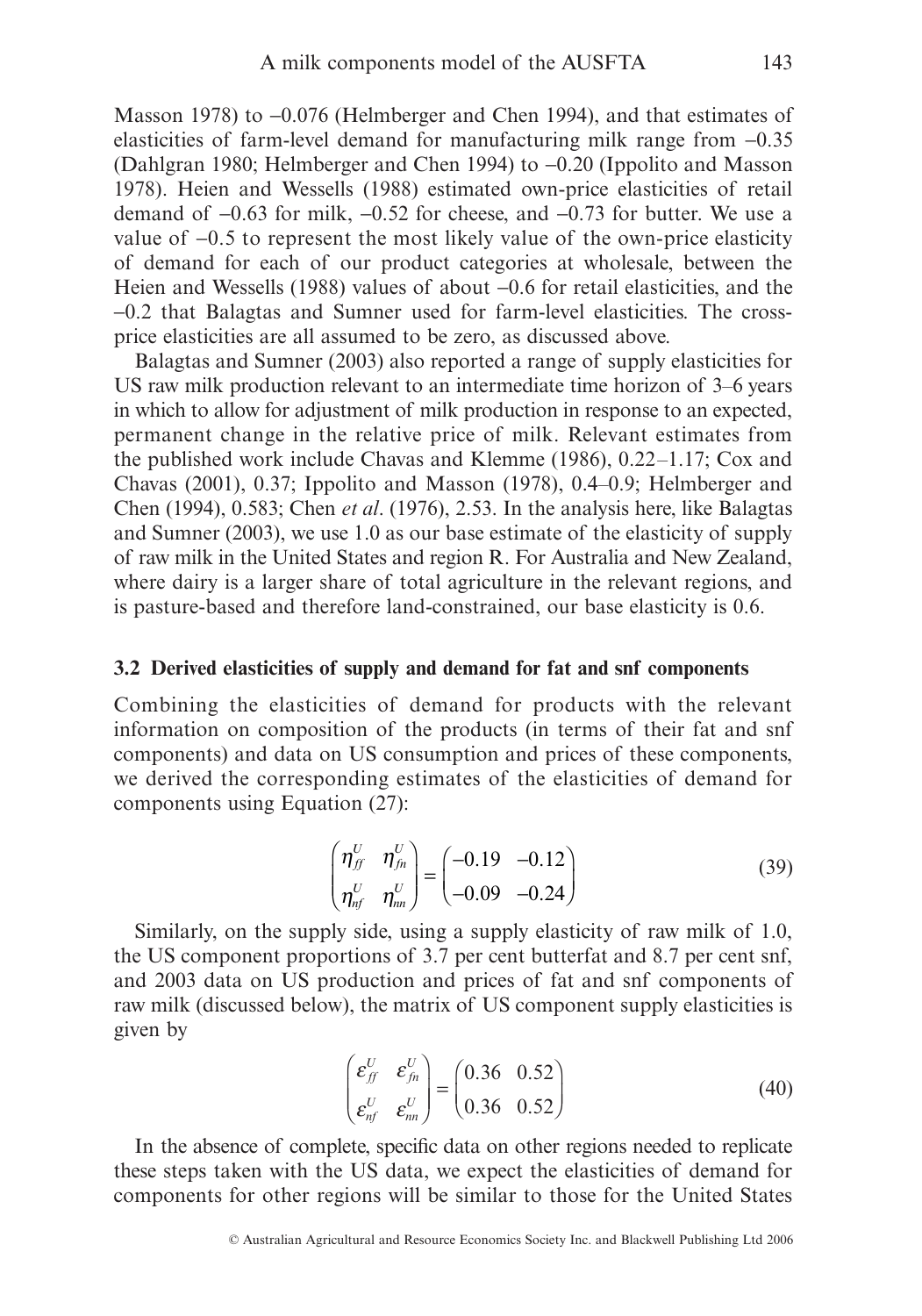and we hold these values constant across the various simulations. As noted, in Australia and New Zealand, we assume as our base case that the elasticity of supply of milk is less elastic, at 0.6, while it is 1.0 in the United States and the rest of the world. A milk supply elasticity of 0.6 implies scaling down all the values in Equation (40) by a factor of 0.6. The elasticities of supply and demand for components are approximately proportional to the underlying elasticities of supply of raw milk and demand for dairy products. Therefore it is straightforward to examine the implications of alternative elasticity assumptions.

## **3.3 Baseline quantities and prices**

We require projected baseline values for prices, production, and consumption of fat and snf for each of the four trade-exposed regions, for 2014 (i.e., 10 years after beginning to implement an agreement in 2005). In addition, we require current (2003) observations on prices, production, and consumption to define the elasticities of supply and demand for fat and snf. By 2014, any trade reforms resulting from the Doha round of World Trade Organization (WTO) negotiations should begin to have some significant effect on markets. Hence we developed two baselines for 2014, one with and one without a new WTO agreement, based on a combination of: (i) baseline price projections from the Food and Agricultural Policy Research Institute (FAPRI); and (ii) Australian price projections supplied by Dairy Australia. For the non-WTO baseline, we used FAPRI and Dairy Australia price projections, and the price wedges that they imply for products, along with component shares in products, to compute corresponding prices of fat and snf and the price wedges that they imply, as presented in Table 1.

The Doha Round WTO agreement is expected to bring about significant adjustments in world markets for dairy products, although less than global free trade. In particular, we use projections that anticipate some lowering of US internal prices as a reflection of expanded import quantities, and more importantly, an increase in world market prices reflecting a general opening of some import markets and a reduction in the use of export subsidies. Together, these changes will substantially reduce the price wedge between Australia and the United States, greatly reducing the liberalisation remaining in response to the hypothetical bilateral free trade agreement. The reduced price wedge is the result of a significant rise in the Australian fat price, and a slight decrease in the US fat price (Table 1). The baseline data and projections are discussed in more detail in a separate data document (Brunke *et al*. 2005).

## **4. Simulation results and interpretations**

We compare the effects of complete bilateral liberalisation for dairy and the actual AUSFTA, in each case with and without a Doha WTO agreement. Bilateral free trade in dairy products between the United States and Australia is modelled by eliminating the wedge between the US and Australian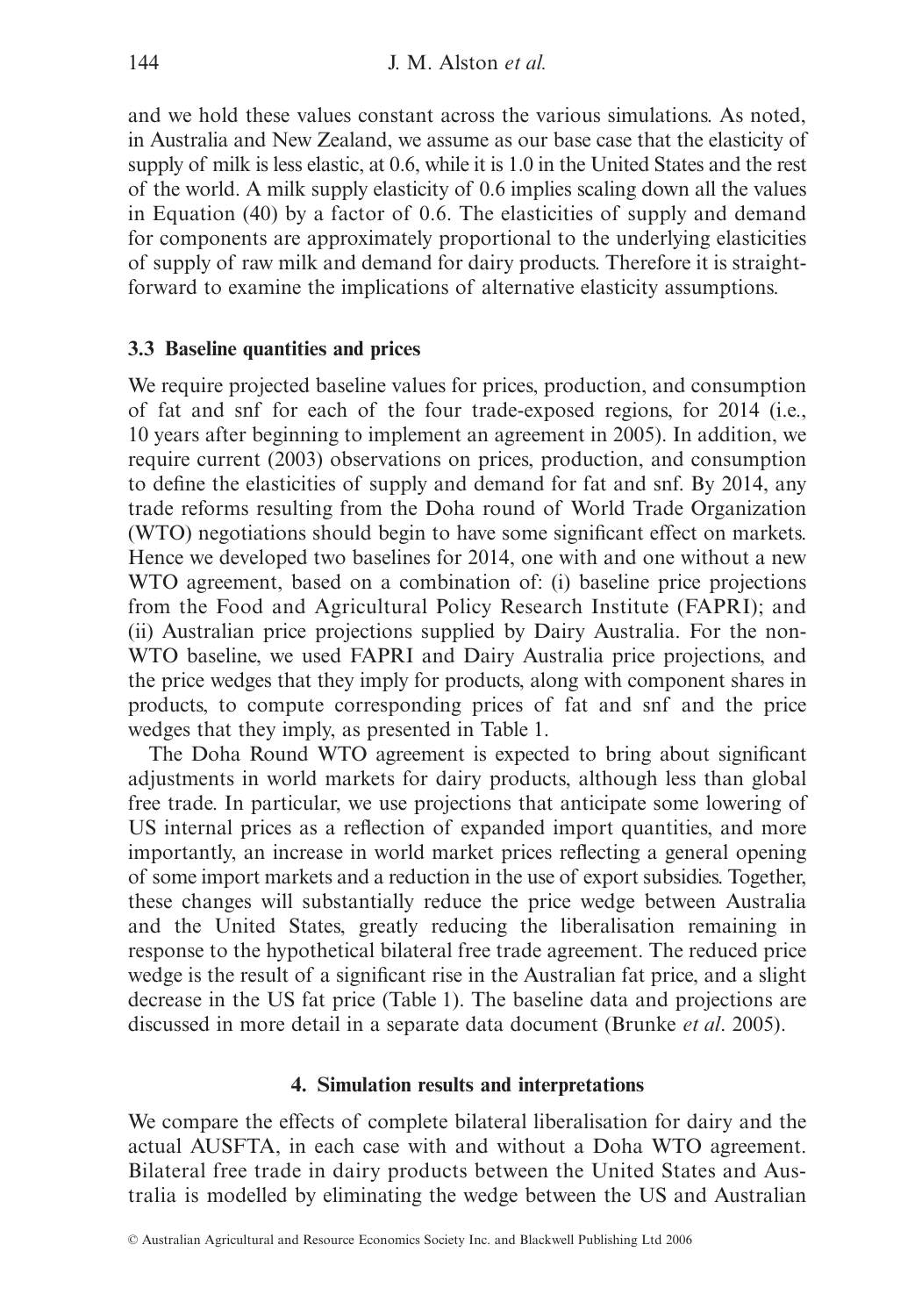|             | Trading region   |                             |                    |                      |  |  |  |
|-------------|------------------|-----------------------------|--------------------|----------------------|--|--|--|
|             | Australia<br>(A) | <b>United States</b><br>(U) | New Zealand<br>(Z) | Other markets<br>(R) |  |  |  |
|             | (million lbs)    |                             |                    |                      |  |  |  |
| without WTO | 1282             | 7382                        | 1643               | 12 187               |  |  |  |
| with WTO    | 1336             | 7365                        | 1712               | 12 5 5 3             |  |  |  |
| without WTO | 727              | 7485                        | 213                | 13 5 28              |  |  |  |
| with WTO    | 700              | 7494                        | 205                | 13 3 14              |  |  |  |
| without WTO | 555              | $-103$                      | 1430               | $-1341$              |  |  |  |
| with WTO    | 636              | $-129$                      | 1507               | $-761$               |  |  |  |
|             | (million lbs)    |                             |                    |                      |  |  |  |
| without WTO | 2745             | 16 609                      | 3518               | 27 4 21              |  |  |  |
| with WTO    | 2860             | 16 571                      | 3665               | 28 244               |  |  |  |
| without WTO | 1524             | 16 379                      | 1285               | 31 534               |  |  |  |
| with WTO    | 1497             | 16 388                      | 1263               | 31 298               |  |  |  |
| without WTO | 1221             | 230                         | 2233               | $-4113$              |  |  |  |
| with WTO    | 1363             | 183                         | 2402               | $-3054$              |  |  |  |
|             |                  |                             |                    |                      |  |  |  |
|             | 1.290            | 1.590                       | 1.290              | 1.440                |  |  |  |
| with WTO    | 1.540            | 1.580                       | 1.540              | 1.560                |  |  |  |
| without WTO | 0.840            | 0.840                       | 0.840              | 0.840                |  |  |  |
| with WTO    | 0.840            | 0.840                       | 0.840              | 0.840                |  |  |  |
|             | without WTO      |                             |                    | \$/lb)               |  |  |  |

**Table 1** 2014 production and consumption projections used to calibrate the model

Note: The Doha WTO case envisions moderate trade reform equivalent to elimination of export subsidies, moderate reform of domestic subsidy and 50 per cent increases in market access by tariff cuts and expansion of TRQs (Babcock *et al*. 2002, 2003). Projections of US milk production and milk prices in 2014 without a Doha WTO agreement are extrapolations of the FAPRI 2004 baseline. Projections of production and consumption of milk components in the 'with WTO' scenarios result from our projected changes in component prices (relative to the 'without WTO' scenario), along with the component supply and demand elasticities derived in the text.

prices but not eliminating the other wedges. Hence, for the free trade scenario, we alter the market clearing conditions on prices (Equations (37) and (38)) by setting  $T_f^U = T_n^U = 0$ .

The actual AUSFTA allows for only slight, partial opening of the US border to Australian dairy products even by 2014 (with and without a Doha WTO agreement) and does not change tariff rates. We calculate the quantities of fat and snf contained in the increased quota access for Australian dairy products, and model the AUSFTA as the corresponding increases of US imports of fat and snf from Australia.

#### **4.1 Results for complete bilateral liberalisation in 2014**

Consider first the columns in Table 2 that show the results for the free trade agreement that did not happen: a complete liberalisation of bilateral Australia– US trade in dairy products by 2014. Column 1 shows that in the absence of a new and significant WTO agreement, free bilateral trade would have a modest impact on US production of milk (and fat and snf, which are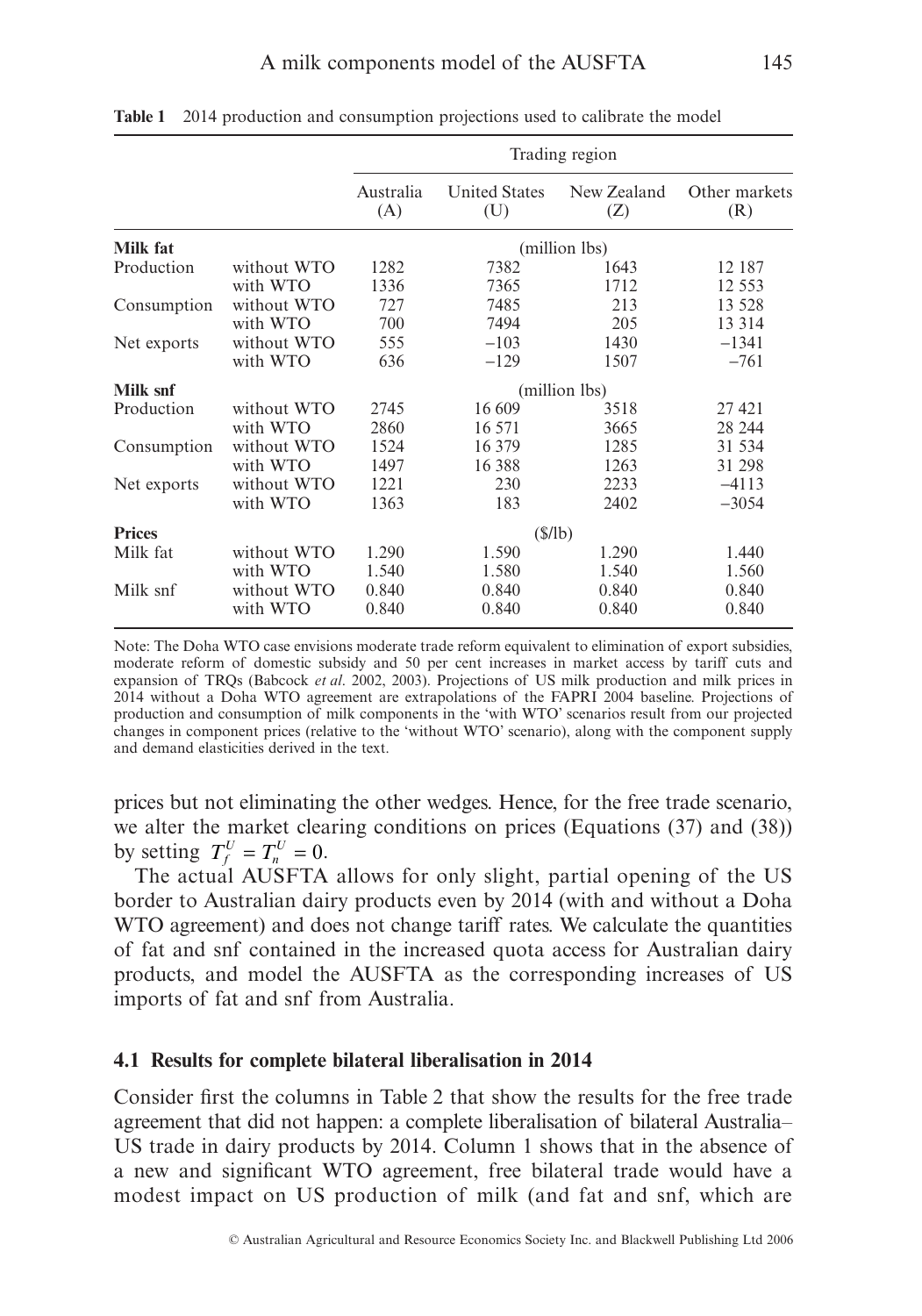|                                | Without Doha<br>WTO agreement |                      | With Doha<br>WTO agreement |                      |
|--------------------------------|-------------------------------|----------------------|----------------------------|----------------------|
| Changes in                     | Free Trade<br>(1)             | <b>AUSFTA</b><br>(2) | Free Trade<br>(3)          | <b>AUSFTA</b><br>(4) |
| US fat production              |                               |                      |                            |                      |
| Million pounds per year        | $-154.9$                      | $-11.3$              | $-18.9$                    | $-11.3$              |
| Percentage of base production  | $-2.1$                        | $-0.2$               | $-0.3$                     | $-0.2$               |
| US snf production              |                               |                      |                            |                      |
| Million pounds per year        | $-348.5$                      | $-25.4$              | $-42.6$                    | $-25.4$              |
| Percentage of base consumption | $-2.1$                        | $-0.2$               | $-0.3$                     | $-0.2$               |
| US fat imports                 |                               |                      |                            |                      |
| Million pounds per year        | 233.3                         | 19.0                 | 28.6                       | 19.0                 |
| Percentage of base consumption | 3.1                           | 0.3                  | 0.4                        | 0.3                  |
| US snf imports                 |                               |                      |                            |                      |
| Million pounds per year        | 441.4                         | 29.0                 | 53.9                       | 29.0                 |
| Percentage of base production  | 2.7                           | 0.2                  | 0.3                        | 0.2                  |
| US fat price                   |                               |                      |                            |                      |
| Cents per pound                | $-9.8$                        | $-1.0$               | $-1.0$                     | $-1.0$               |
| Percentage of base price       | $-6.1$                        | $-0.6$               | $-0.7$                     | $-0.6$               |
| US snf price                   |                               |                      |                            |                      |
| Cents per pound                | $-0.3$                        | 0.1                  | $-0.0$                     | 0.1                  |
| Percentage of base price       | $-0.4$                        | 0.1                  | $-0.0$                     | 0.1                  |
| US quantity of milk            |                               |                      |                            |                      |
| Billion pounds                 | $-3.9$                        | $-0.4$               | $-0.5$                     | $-0.3$               |
| Percentage of base price       | $-2.1$                        | $-0.2$               | $-0.3$                     | $-0.2$               |
| US milk price                  |                               |                      |                            |                      |
| Dollars per hundredweight      | $-0.28$                       | $-0.03$              | $-0.04$                    | $-0.02$              |
| Percentage of base price       | $-2.1$                        | $-0.2$               | $-0.3$                     | $-0.2$               |

**Table 2** Effects of free bilateral trade and the AUSFTA on US dairy prices and quantities

Note: The dairy title of the AUSFTA comprises quota expansion for Australian dairy products. In 2014, the additional quota granted to Australia is equivalent to 19 million pounds of fat and 29 million pounds of snf.

produced in fixed proportions in milk): a decrease of about 2.1 per cent. This is associated with a 2.1 per cent decrease in the price of raw milk, given the US supply elasticity of 1.0. Both fat and snf imports will increase (by 3.1 and 2.7 per cent as a share of US consumption), with corresponding decreases in price of 6.1 per cent for fat and 0.4 per cent for snf.

Column 3 of Table 2 shows the results for the implementation of bilateral free trade in 2014 after having implemented a significant Doha WTO agreement. The results for the 'with Doha WTO' scenario are much smaller than those for the 'without Doha WTO' scenario. Bilateral free trade implies only very small changes in US prices and quantities – generally in the range of half of 1 per cent or less – if a significant WTO agreement has already been implemented.

## **4.2 Results for the actual AUSFTA agreement in 2014**

Columns 2 and 4 of Table 2 show the results for the actual AUSFTA. Even without a new WTO agreement in place (column 2), our results confirm that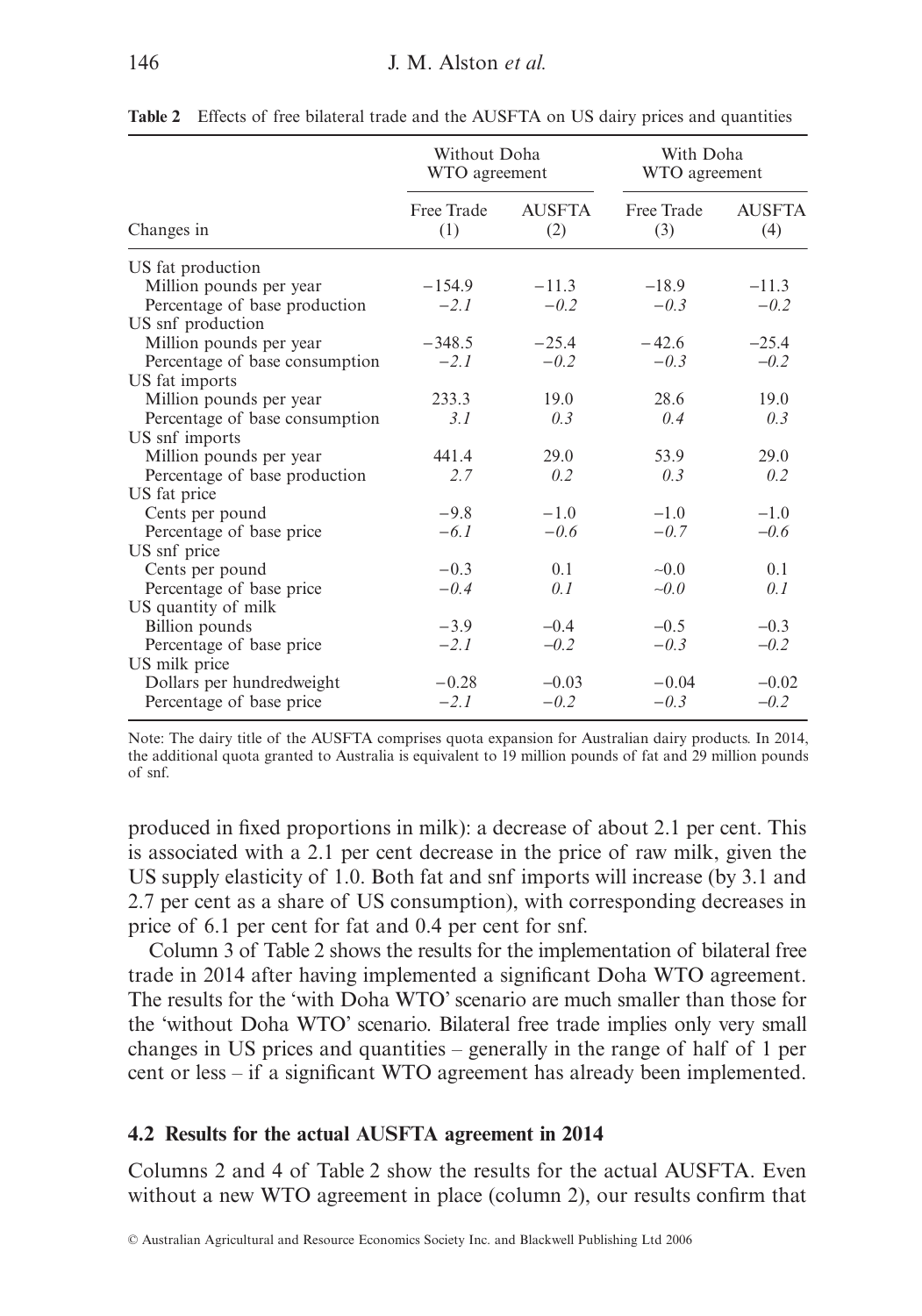the AUSFTA will have a negligible impact on US production of milk (and fat and snf): a decrease of 0.2 per cent, associated with a 0.2 per cent decrease in the price of raw milk. Both fat and snf imports would increase by 0.2 per cent as a share of US consumption.

Comparing columns 1 and 2, the effects of complete bilateral liberalisation, although quite small, are significantly greater than the results of the AUSFTA. In contrast, comparing columns 2 and 4, the effects of expanded US imports from Australia are essentially the same with or without a Doha WTO agreement in force. Moreover, comparing columns 3 and 4, with the Doha agreement in place, neither bilateral free trade nor the AUSFTA would be expected to have any significant effect on US dairy prices or quantities.

The anticipated WTO agreement would eliminate much of the arbitrage incentive for the Australian dairy industry to supply dairy products to the US market. The slight expansion of Australian access to the US market under the bilateral agreement will have even smaller impacts on the US market (i.e., 0.2 or 0.3 per cent reductions in the price and quantity of US milk). These effects are very much smaller than the effects of complete bilateral liberalisation in the absence of a new WTO agreement.

### **5. Caveats and conclusion**

This article has pursued a component-based model for examining important agricultural policy considerations. Obviously manufactured dairy products (cheese, butter, milk powder, etc.) form the basis of consumption and trade. However, an explicit focus on underlying product components recognises the fungibility of components across specific products on the time scales to which most policy questions apply. Components of raw milk can be used to make a huge variety of products (far too many to model individually) and the quantities of specific products in the mix change in response to relative prices. But the underlying effects on producers, and even processors and consumers, depend on the impacts on the components, not on the specific products. Our model of dairy trade policy shows the assumptions and data needed to implement a full component-based approach.

Before summarising and interpreting our results and drawing further implications, we want to remind the reader of some caveats. As with any *ex ante* simulation model, our results depend on simplifications, functional forms, and parameter values. We have discussed our reasoning for our modelling choices. Some of these choices would have only modest effects on the basic results. For example, over the price ranges we examine our linearity assumption is innocuous. Further, a choice to model fat and protein as components rather than fat and solids-not-fat, would have little significant impact. Some parameter choices affect results in ways that are well understood. For example, if the elasticity of supply in the United States is substantially greater than 1.0, the price impacts we project are overestimates and quantity impacts are underestimates.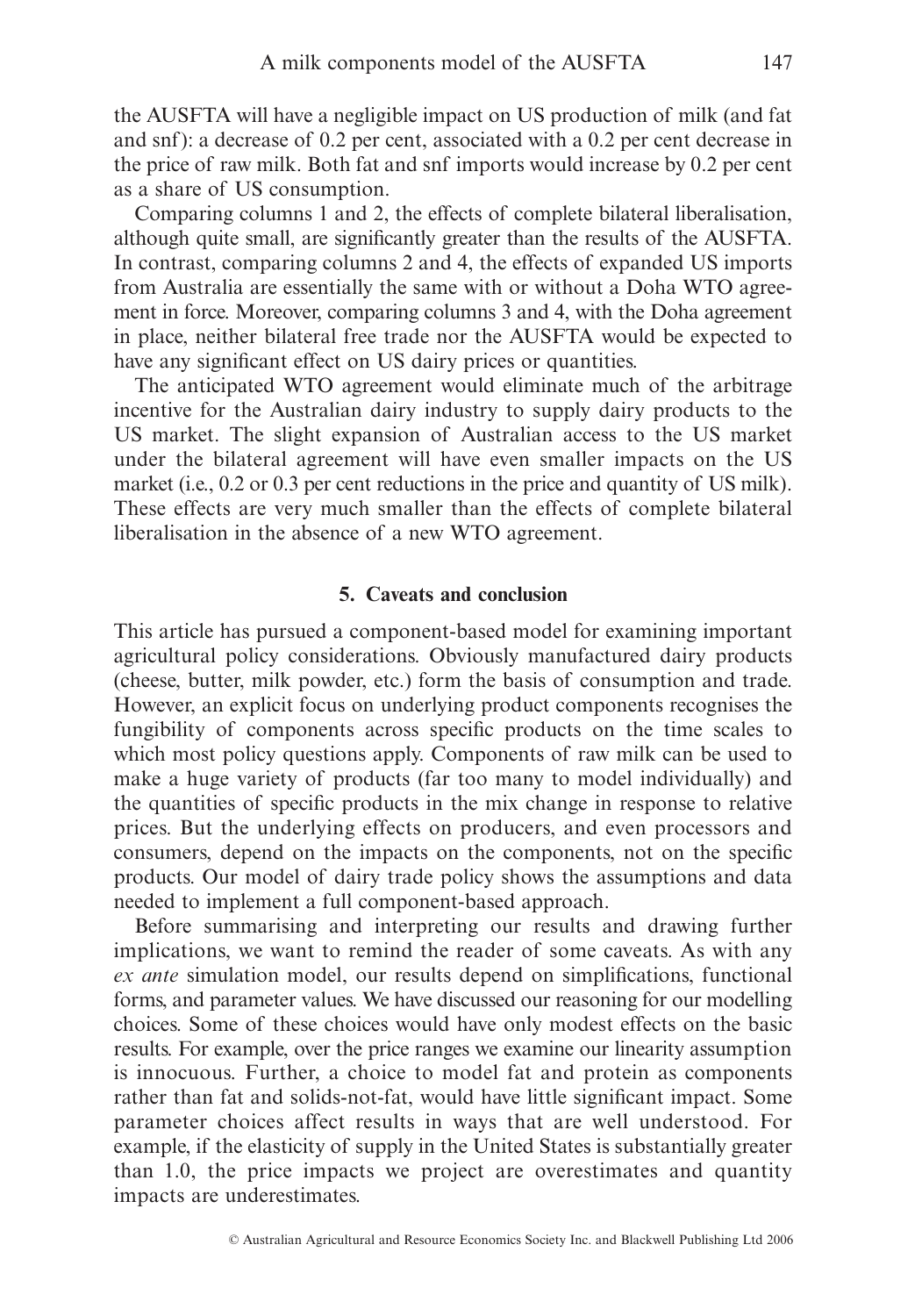Also, of course, the scope of our topic is limited. We do not deal with the time path of price and quantity responses. Nor do we consider such issues as availability of new products, changes in product quality or effects on scale economies, or degrees of imperfect competition that are sometimes discussed in the context of market liberalisation.

Underlying baseline projections of relative prices are important in the results presented for reasons that are well illustrated by the results under the WTO scenario. If the baseline world prices are relatively high in the baseline by 2014 and are near to baseline internal US prices (because of a WTO agreement or otherwise), then free trade with Australia would have very little effect. We have used the best available projections, but readers should remember that the policy-relevant questions demand comparing alternative projections of prices a decade into the future. Such an exercise cannot be done with great confidence in the precision of the numerical results. However, even with these caveats, our results provide some useful lessons and we summarise these next.

The changes in the quantity of US imports from Australia implied by complete bilateral free trade in dairy products are derived from three sources: (i) modest production growth in Australia in response to increases in the price of milk facing Australian producers; (ii) small reductions in consumption in Australia in response to these price increases; and (iii) diversion of Australian dairy products from other export markets to the US market. About one-third of the additional shipments to the United States would derive from additional Australian exports (mostly new production) and about two-thirds would derive from exports diverted from other markets. New exports to the United States would comprise about one-third of all Australian exports and about one-fifth of Australian production. The US market would become much more important for Australia, but exports to other markets would remain important as well.

The results for US prices and quantities of milk indicate small effects from free bilateral trade on the US market (reductions in both price and quantity of milk of about 2 per cent in the base case, and about 0.3 per cent under the likely WTO agreement). Free bilateral trade with Australia would imply a loss to US dairy farmers in 2014 of \$100 million per year without the new WTO agreement; \$22 million per year with a new WTO agreement. These effects are an order of magnitude smaller than those claimed by the industry – that more than 13 per cent of US milk production would be displaced and that America's dairy farmers would lose #2.6 billion per year.

The impacts on the US dairy industry even of the rejected bilateral free trade agreement are best characterised as very small compared with other price and policy changes in the United States. For example, from 1981 to 1991 the support price for milk in the United States fell by 25 per cent in nominal terms, and by more in real terms. The support price is now about \$3.00 per hundred pounds of milk below where it was two decades ago. Over the past 4 years, US milk prices have varied by 25 per cent or more from year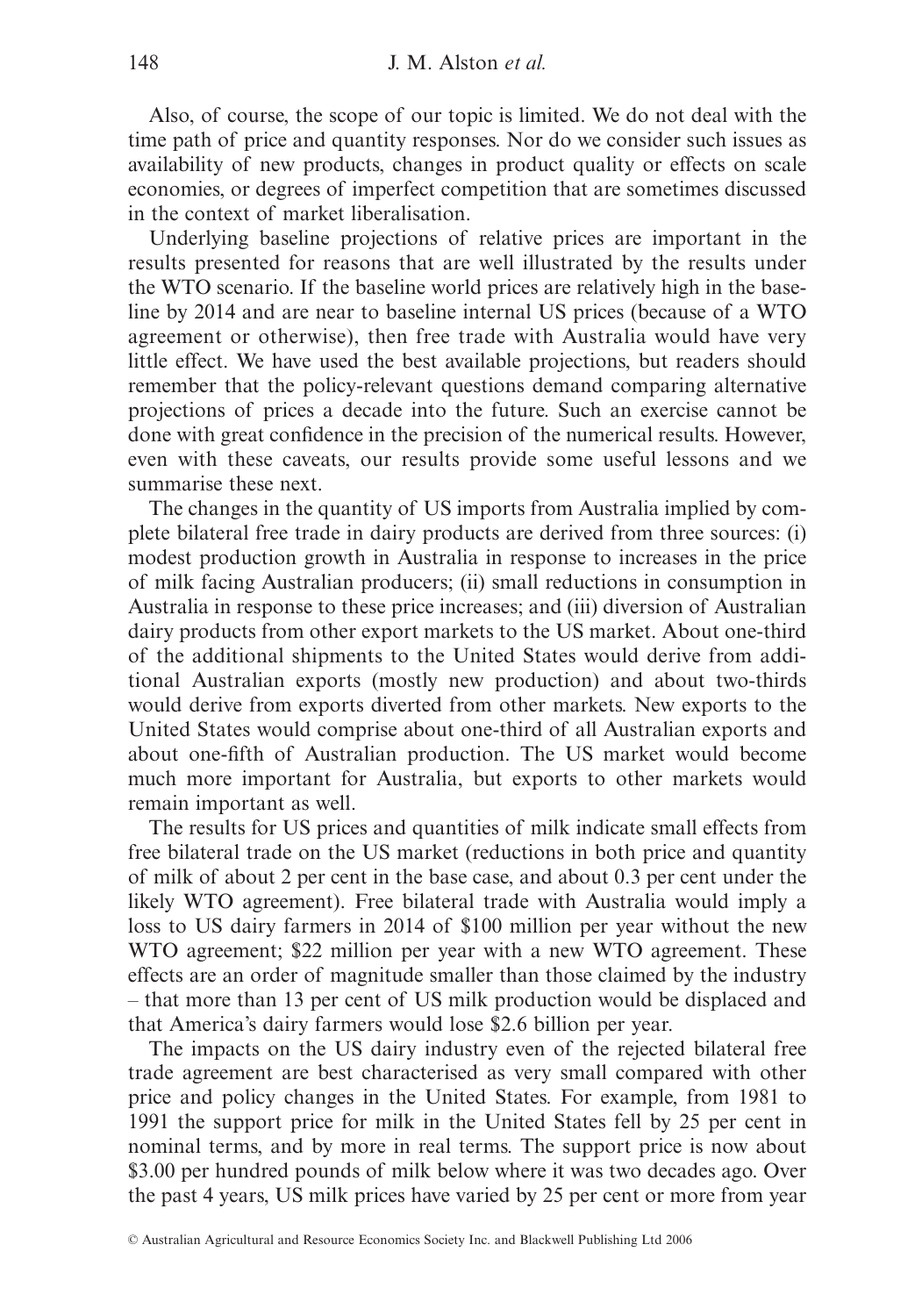to year. The 2 per cent milk price change associated with free bilateral trade is very small in comparison with milk price changes of these magnitudes. The projected impacts reported by the US dairy industry were hugely exaggerated but nonetheless they were seemingly successful in blocking any significant bilateral liberalisation in dairy product markets.

Domestic commodity interests naturally exaggerate the negative effects of opening the market, and one concern of proponents of freer trade is that more accurate estimates will almost always show impacts with the same negative sign as claimed by the domestic industry. Hence, there may be a natural tendency to avoid engaging in discourse on quantitative measures of impacts on industries that lose under freer trade. This seems to have been the case during US debate of the dairy provisions of the proposed AUSFTA. US milk producer groups asserted that the proposed agreement would result in an impossibly large increase in imports from Australia, causing large reductions in US dairy prices with devastating effects on US dairy farms. Australian negotiators opted not to counter these claims by publicizing alternative estimates, perhaps on the grounds that they too would be regarded with scepticism because the source has an interest in the outcome. However, our work reported in this article indicates that estimates circulated without any rebuttal were too high by a factor of 10 or more. Exposing such numbers as the gross exaggerations that they were may not have yielded more market opening, but such an effort could hardly have yielded less.

#### **References**

- ACIL Consulting (2003). *A Bridge Too Far? An Australian Agricultural Perspective on the Australia/United States Free Trade Area Idea.* A report for the Rural Industries Research and Development Corporation, February 2003, Melbourne.
- Babcock, B.A., Beghin, J.C., Fabiosa, J.F., De Cara, S., Elobeid, A., Fang, C., Hart, C.E., Isik, M., Matthey, H., Saak, A.E. and Kovarik, K. (2002). *The Doha Round of the World Trade Organization: Appraising Further Liberalization of Agricultural Markets*. Working Paper 02-WP 317. Center for Agricultural and Rural Development, Iowa State University, Ames, Iowa.
- Babcock, B.A., Fabiosa, J.F., Matthey, H., Isik, M., Tokgoz, S., Elobeid, A., Hart, C.E., Fuller, F.H. and Meyer, S. (2003). *An Analysis of the Proposed Doha Modalities.* Staff Report 03-SR 98. Center for Agricultural and Rural Development, Iowa State University, Ames, Iowa.
- Balagtas, J.V. and Sumner, D.A. (2003). The effect of the Northeast Dairy Compact on producers and consumers, with implications of compact contagion, *Review of Agricultural Economics* 25, 123–144.
- Bouamra-Mechemache, Z., Chavas, J.P., Cox, T.L. and Requillart, V. (2002a). EU dairy policy reform and future WTO negotiations: a spatial equilibrium analysis, *Journal of Agricultural Economics* 53, 233–257.
- Bouamra-Mechemache, Z., Chavas, J.P., Cox, T.L. and Requillart, V. (2002b). Partial market liberalization and the efficiency of policy reform: the case of the European dairy sector, *American Journal of Agricultural Economics* 84, 1003–1020.
- Brunke, H., Sumner, D.A., Alston, J.M. and Balagtas, J.V. (2005). *Economic Data and Projections for Analysis of Dairy Trade on a Component Basis.* University of California Agricultural Issues Center, Davis, CA (www.aic.ucdavis.edu).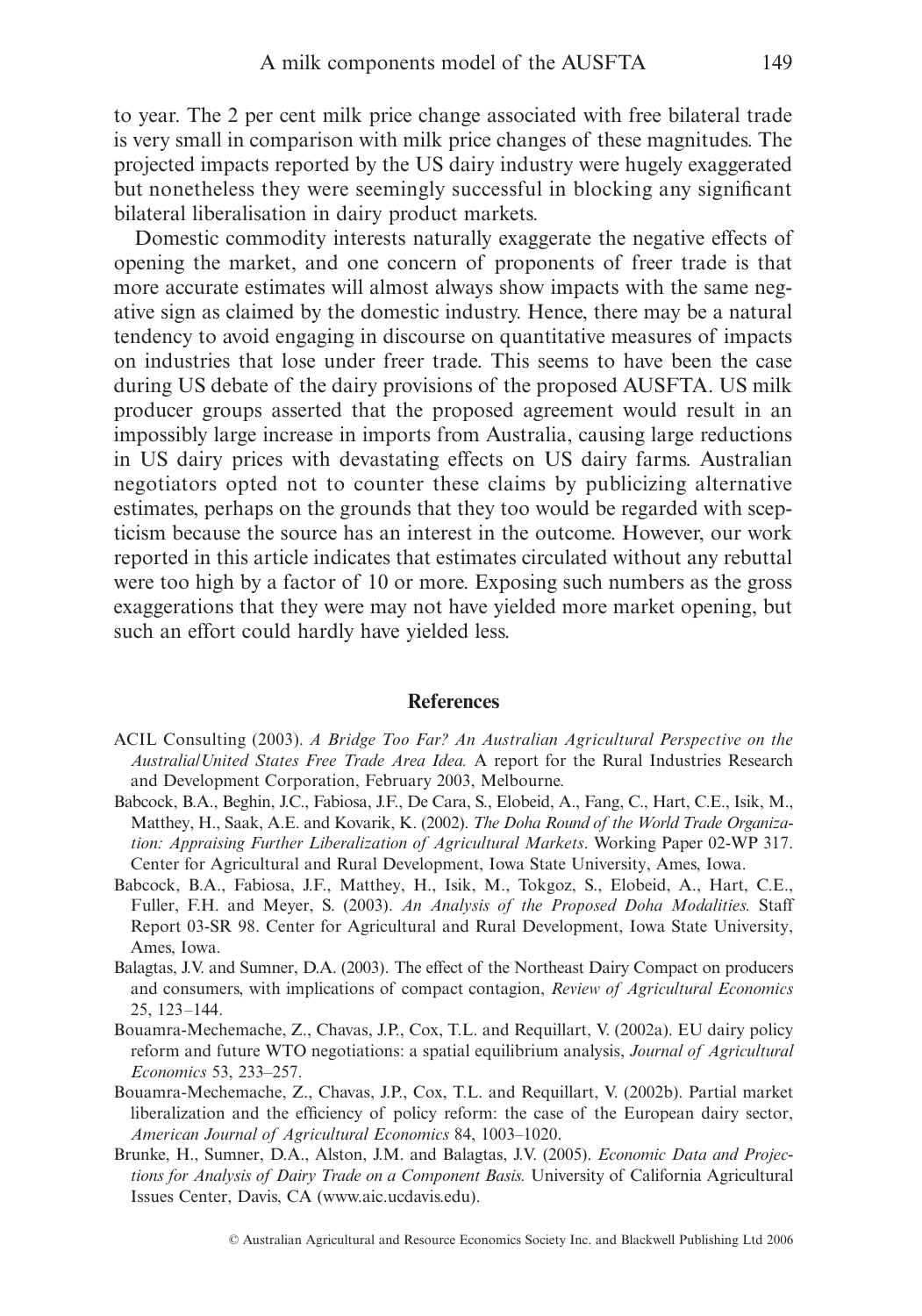- Chavas, J.P., Cox, T.L. and Jesse, E. (1998). Spatial allocation and the shadow pricing of product characteristics. *Agricultural Economics* 18, 1–19.
- Chavas, J.P. and Klemme, R.M. (1986). Aggregate milk supply response and investment behavior on U.S. dairy farms, *American Journal of Agricultural Economics* 68, 55–66.
- Chen, D., Courtney, R. and Schmitz, A. (1976). A polynomial lag formulation of milk production response, *American Journal of Agricultural Economics* 54, 77–83.
- CIE (2001). *Economic Impacts of an Australia-United States Free Trade Area.* Report prepared for the Department of Foreign Affairs and Trade, Center for International Economics, Canberra.
- CIE (2004). *Economic Analysis of AUSFTA: Impact of the Bilateral Free Trade Agreement with the United States.* Report prepared for the Department of Foreign Affairs and Trade, Center for International Economics, Canberra.
- Cox, T.L. and Chavas, J.-P. (2001). An interregional analysis of price discrimination and domestic policy reform in the U.S. dairy sector, *American Journal of Agricultural Economics* 83, 89–106.
- Cox, T.L., Coleman, J.R., Chavas, J.P. and Zhu, Y. (1999). An economic analysis of the effects on the world dairy sector of extending the Uruguay Round Agreement to 2005, *Canadian Journal of Agricultural Economics* 47, 169–183.
- Dahlgran, R.A. (1980). Welfare costs and interregional income transfers due to regulation of dairy markets, *American Journal of Agricultural Economics* 62, 288–296.
- Dee, P. (2004). *The Australia–US Free Trade Agreement: An Assessment.* Paper prepared for the Senate Select Committee on the Free Trade Agreement between Australia and the United States of America. Australia Pacific School of Economics and Government, Australian National University, Canberra.
- Food and Agricultural Policy Research Institute (2004). *U.S. and World Agricultural Outlook, 2004*. Center for Agricultural and Rural Development, Iowa State University, Available from URL: <http://www.fapri.iastate.edu/Outlook2004/outlook2004.htm>[accessed January 2006].
- Heien, D.M. and Wessells, C.R. (1988). The demand for dairy products: structure, prediction, and decomposition. *American Journal of Agricultural Economics* 70, 219–228.
- Helmberger, P. and Chen, Y. (1994). Economic effects of U.S. dairy programs, *Journal of Agricultural and Resource Economics* 19, 225–238.
- Huang, K.S. (1993). *A Complete System of US Demand for Food*. Technical Bulletin No 1821, US Department of Agriculture, Economic Research Service, Washington, DC.
- Ippolito, R.A. and Masson, R.T. (1978). The social cost of government regulation of milk, *Journal of Law and Economics* 21, 33–65.
- LaFrance, J.T. (2000). *The Structure of U.S. Food Demand.* Working Paper No. 862, Department of Agricultural and Resource Economics and Policy, University of California at Berkeley.
- Lariviere, S. and Meilke, K. (1999). An assessment of partial dairy trade liberalization on the U.S., EU-15 and Canada, *Canadian Journal of Agricultural Economics* 47, 59–73.
- McDonald, J.D. and Sumner, D.A. (2003). The influence of commodity programs on acreage response to market price: with an illustration concerning rice policy in the United States, *American Journal of Agricultural Economics* 85, 857–871.
- National Family Farm Coalition (2004). *Australia Free Trade Agreement Concerns.* Available from URL: [http://www.nffc.net/issues/fair/fair\\_4b.htm](http://www.nffc.net/issues/fair/fair_4b.htm) [accessed 28 Nov 2004].
- Wohlgenant, M.K. (1989). Demand for farm output in a complete system of demand functions, *American Journal of Agricultural Economics* 71, 241–252.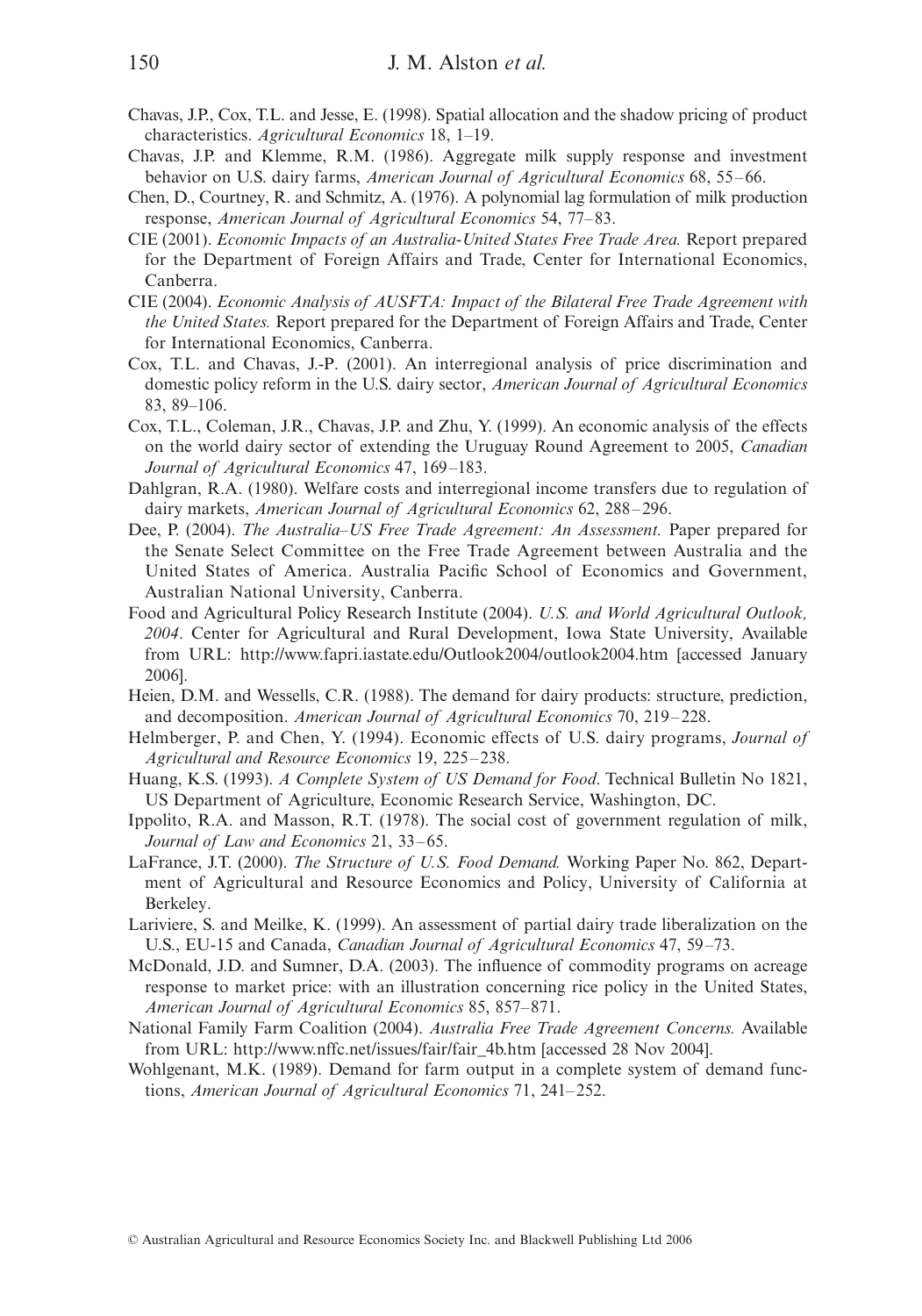#### **Appendix: derivation of supply and demand elasticities for fat and snf**

We calculate supply and demand parameters for the linear model from supply and demand elasticities published in the published work and data on prices and quantities of milk and dairy products. In this Appendix, we derive the supply elasticities for fat and snf from the supply elasticity for milk and we derive the demand elasticities for fat and snf from the demand elasticities for dairy products.

#### **Component supply elasticities**

Substituting Equation (6) into Equations (4) and (5) and converting to proportional changes yields:

$$
\frac{dF}{F} = s_f \varepsilon \frac{dW_f}{W_f} + s_n \varepsilon \frac{dW_n}{W_n},\tag{41}
$$

and

$$
\frac{dN}{N} = s_f \varepsilon \frac{dW_f}{W_f} + s_n \varepsilon \frac{dW_n}{W_n},\tag{42}
$$

where  $s_f = W_f F / PM$  is the value of milk fat as a share of the total value of raw milk, and  $s_n = W_n N / PM$  is the value of snf as a share of the total value (and  $s_n = 1 - s_f$ ). The supply equations for the two components, (41) and (42), have the same structure as one another, and are identical to the corresponding proportional change form of the supply equation for raw milk, because the two components are produced in fixed proportions to one another and to the quantity of milk (i.e.,  $dF/F = dN/N = dM/M$ ).

Thus, the supply elasticity for fat and snf with respect to the price of fat is  $s_f \varepsilon$ , and the supply elasticity for fat and snf with respect to the price of snf is *sn*ε. The own- and cross-price slopes in Equation (9) follow from multiplying the supply elasticities by the appropriate quantity and dividing by the appropriate price.

#### **Component demand elasticities**

To express the linear demand equations (Equations (22) and (23)) in terms of elasticities of demand for fat and snf we transform the equations into proportional-change form as follows:

$$
\frac{dF}{F} = \left(\sum_{i=1}^{5} f_i^2 \eta_{ii} \frac{W_f X_i}{F P_i}\right) \frac{dW_f}{W_f} + \left(\sum_{i=1}^{5} f_i n_i \eta_{ii} \frac{W_n X_i}{F P_i}\right) \frac{dW_n}{W_n},
$$
(43)

and